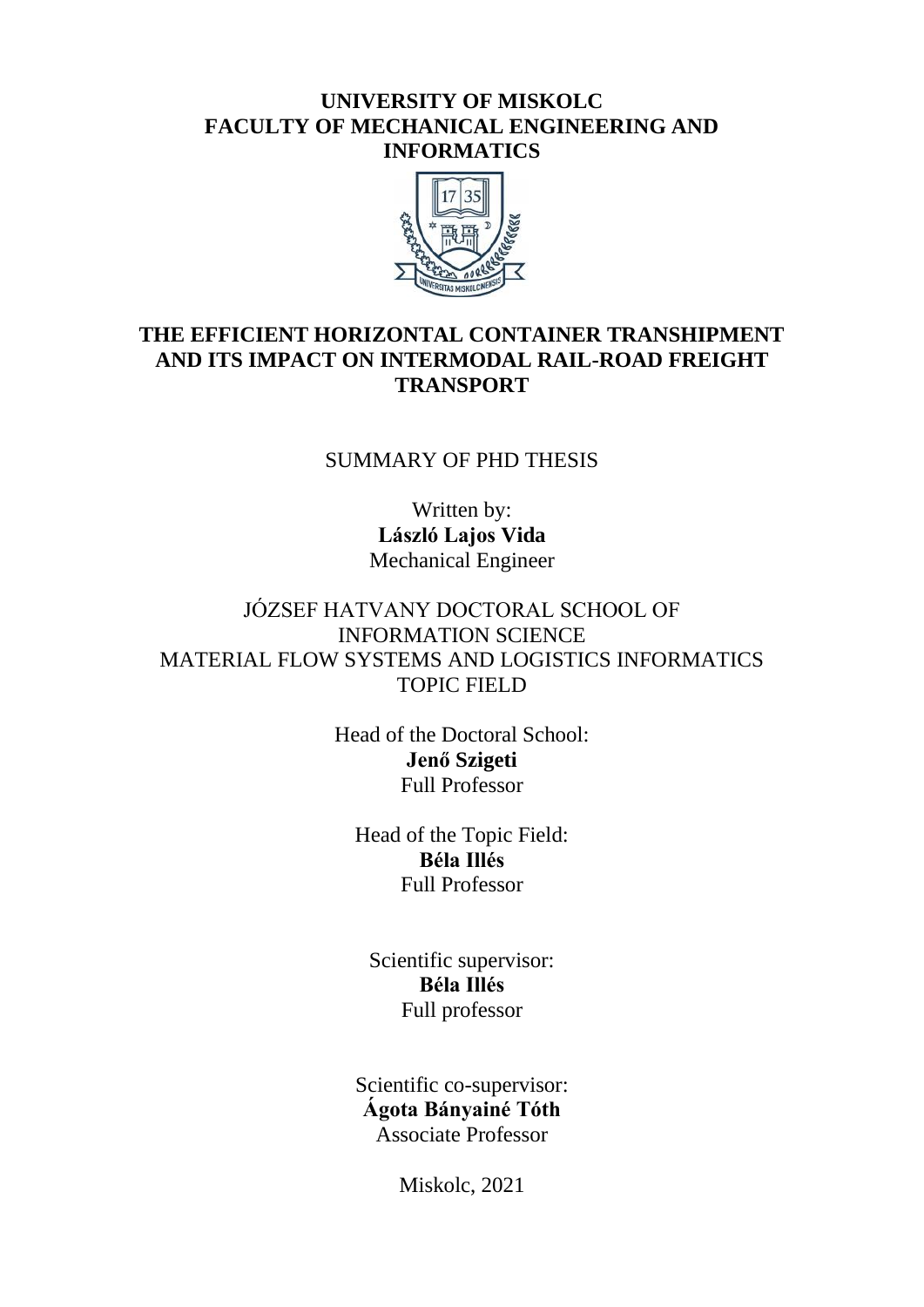# **Members of the Jury**

| Chairman:                  |                                                                                                  |
|----------------------------|--------------------------------------------------------------------------------------------------|
| László Czap                | University of Miskolc,<br><b>Full Professor</b>                                                  |
| Secretary and member:      |                                                                                                  |
| <b>Péter Veres</b>         | University of Miskolc,<br>PhD, assistant professor                                               |
| Members:                   |                                                                                                  |
| <b>Benedek Kerekes</b>     | University of Nyíregyháza,<br><b>Full Professor</b>                                              |
| István Bíró                | University of Szeged,<br>PhD, dean, Associate Professor                                          |
| Péter Tamás                | University of Miskolc,<br>PhD, Institute Director,<br><b>Associate Professor, Deputy</b><br>Dean |
| Alternate chairman:        |                                                                                                  |
| <b>Sándor Radeleczki</b>   | University of Miskolc,<br><b>Full Professor</b>                                                  |
| Alternate members:         |                                                                                                  |
| Tamás Hartványi            | István Széchenyi University,<br>PhD, Associate Professor                                         |
| Péter Telek                | University of Miskolc,<br>PhD, Associate Professor                                               |
| <i>Official reviewers:</i> |                                                                                                  |
| <b>Gábor Bohács</b>        | University of Technology and<br>Economics of Budapest, PhD,<br><b>Associate Professor</b>        |
| Miklós Gubán               | <b>Budapest University of</b><br>Economics, PhD,<br><b>Professor Emeritus</b>                    |
| Alternate reviewer:        |                                                                                                  |

Antal Véha **University of Szeged**, CSc, Full Professor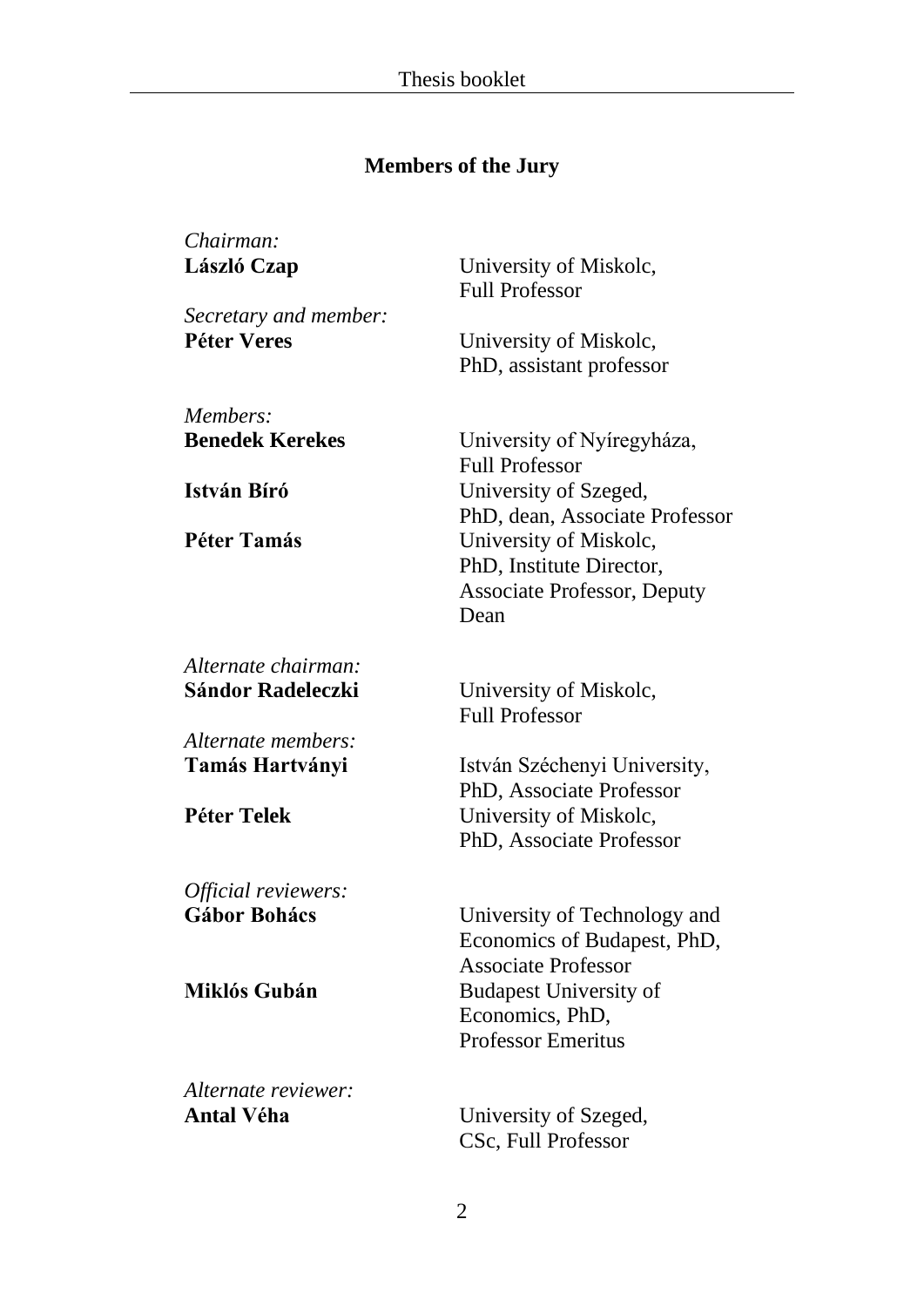# **Contents**

| 4. A description of the container handling procedure developed during the  |  |
|----------------------------------------------------------------------------|--|
|                                                                            |  |
|                                                                            |  |
| 4.3. The developed rail-road intermodal freight transport model  9         |  |
|                                                                            |  |
|                                                                            |  |
|                                                                            |  |
| 6. Description of the application and further development possibilities of |  |
| 7. Scientific publications on the topic of the present dissertation 17     |  |
|                                                                            |  |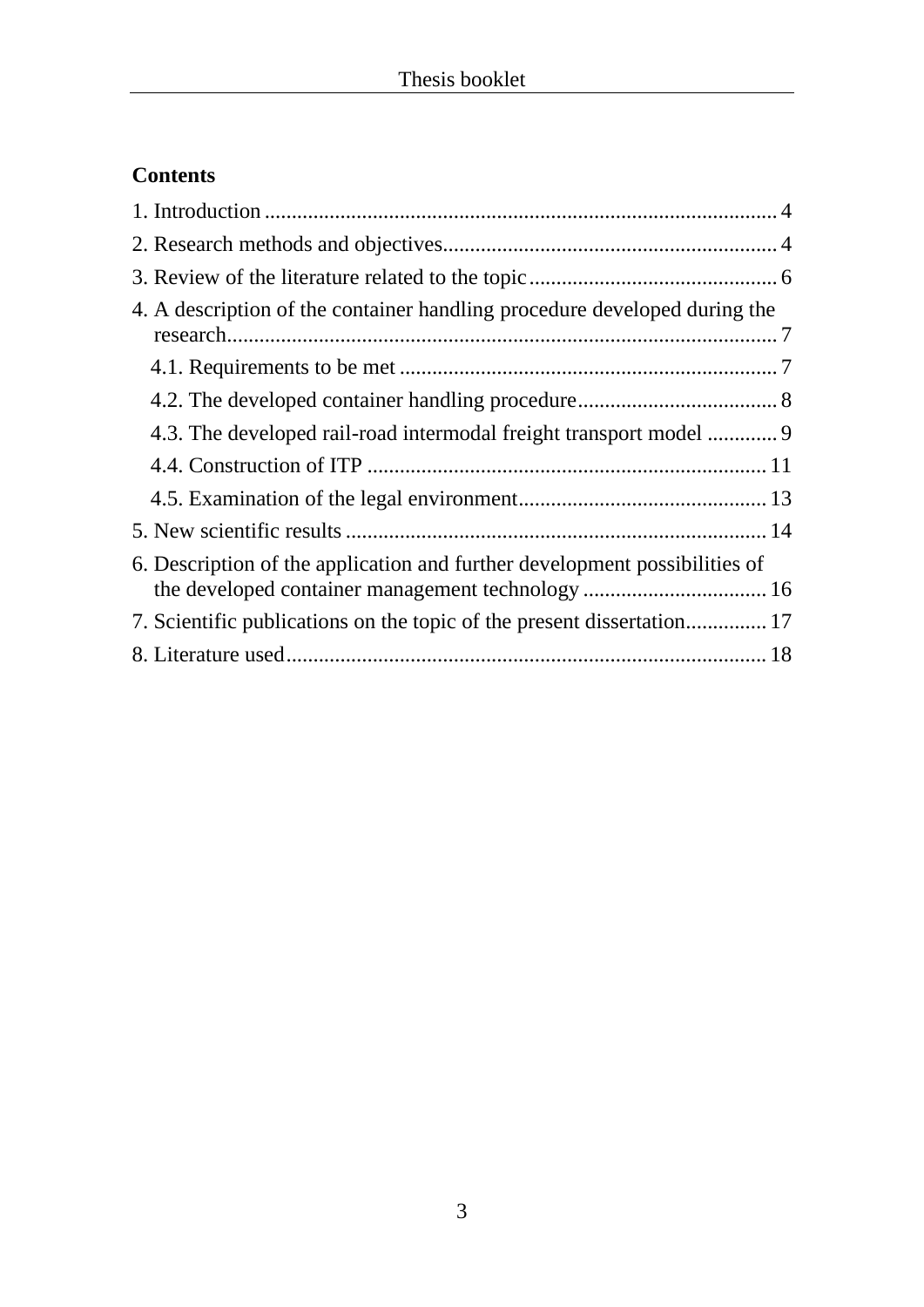#### **1. Introduction**

There are a number of analyses in the literature that address the issues of rail-road intermodal freight transport. One of the preconditions for continental rail-road intermodal freight transport is the existence of a relatively dense network of container terminals with advanced container handling [1], [2]. Another condition is that the costs of container handling do not affect significantly affect the price competitiveness of intermodal freight transport. Scientific publications have concluded that rail freight transport has a significant competitive disadvantage compared to road freight transport. I emphasize that this is not just about rail freight transport, but about rail-road intermodal freight transport, which has got competitive disadvantage compared to road transport in terms of price and transport time. The competitive disadvantage of rail transport in transport time is caused by its inflexibility. The research results summarized in the present dissertation may be significant in the paradigm shift of rail-road freight transport. In the history of paradigm shifts, it is often the case that new ideas are not accepted by even the professional public for a long time.

The container handling technology proposed in the present dissertation is extremely important, as the European freight rail network is 100% electricized in the main directions. Container loading under the electric rail overhead line is another important precondition for competitive rail-road intermodal freight transport. A number of EU-supported developments have also achieved this goal, namely container loading under the catenary, which is a forward-looking innovation with important potential. However, no breakthrough has been achieved so far.

Intermodal rail-road freight transport is often mentioned as a sustainable direction for the European transport system, which is a priority in European Commission documents [3]. In the present dissertation, I propose a new technical and organizational solution that can contribute to the achievement of the goals set by the EU. The aim of the research was to draw attention to new development opportunities and to show a new perspective to professionals interested in intermodal transport. The topic interdisciplinary, further research of the details by experts in several fields, development of IT systems is essential.

#### **2. Research methods and objectives**

Logistics is an interdisciplinary field of science that is classified as a management science. Researchers and development professionals seek solutions for problems in logistics (transport, distribution, warehousing, etc.) in a variety of ways. The apparatus enabling the solution of the problem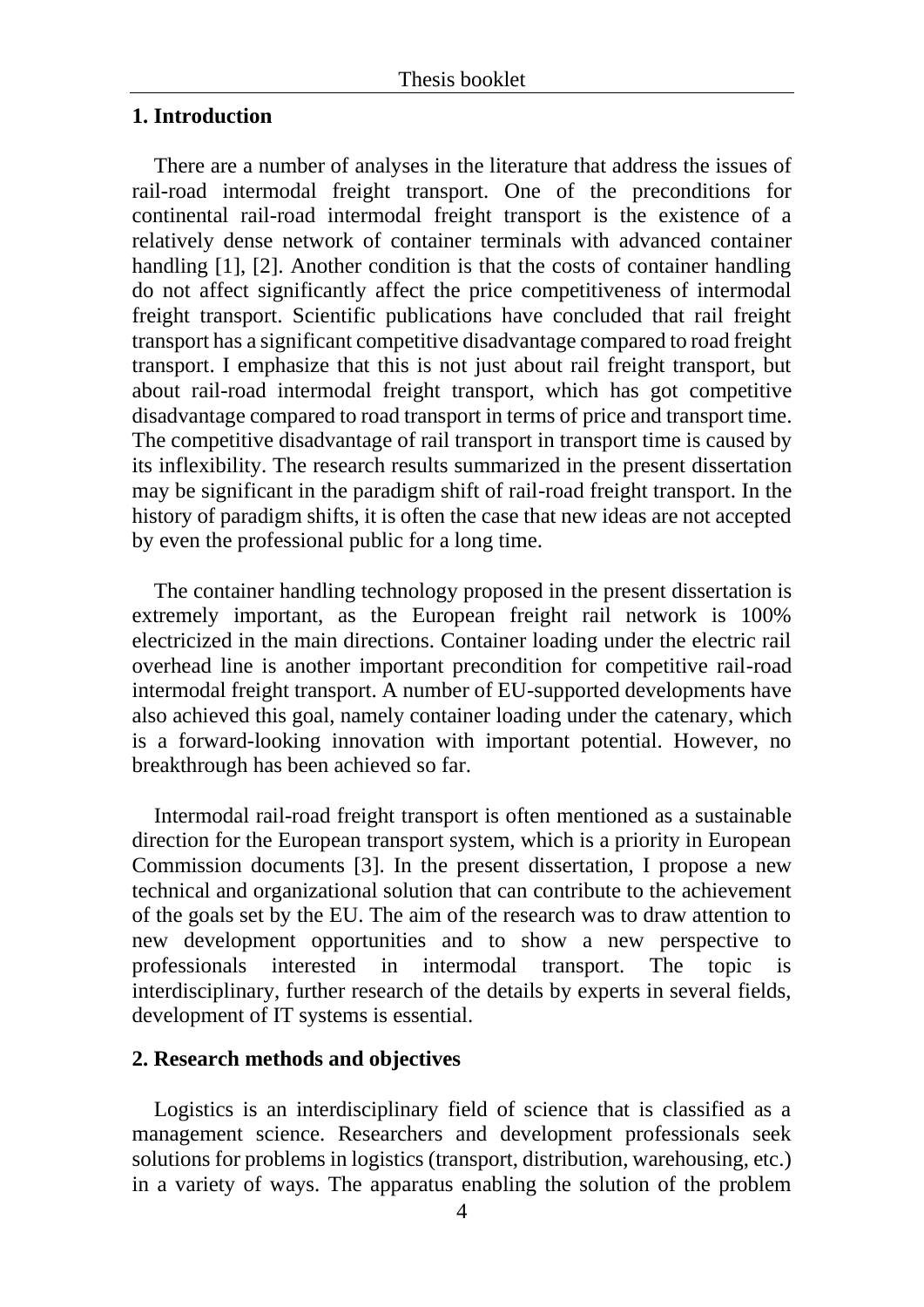includes mathematical, formal logic, machine engineering, control technology and information technology procedures. In the present dissertation I used the following methods to research the problem raised:

- I present the known technical solutions for intermodal freight transport, evaluate their technical functions in terms of the development of rail-road intermodal freight transport,
- presentation of the current practice of intermodal freight transport provided by the widely used container handling,
- presentation of a competitive container transshipment machine designed with competitive machine design and applicable in the railroad relationship,
- examining the effects of the new container handling technology on existing rail-road intermodal freight transport,
- examining the legal conditions that may be obstacles to the development of modern container handling and intermodal freight transport.

Researchers have developed new models (mathematical, freight flow, etc.) for the development of rail-road intermodal freight transport using different research methods, which are compared to draw conclusions from current practice. There is no example of a complex application of the above research methodology. At the same time, the complex research made it possible to formulate the requirements to be met, then to design the container handling machine that satisfies it, and finally to examine their impact on current continental intermodal freight transport practices.

The task to be solved within the framework of the research was named in the topic call and in the research plan: *"Nowadays, intermodal freight transport is very important, the expansion of which also requires technical, organizational and information technology developments. The research should examine and provide a technical, organizational solution for the impact of technical solutions ensuring the transhipment of efficient horizontal unit transshipment (intercontinental container, swap body, etc.) on the competitiveness of rail-road freight transport. What other conditions (business, IT, legal) are needed to significantly increase significantly the performance of rail freight transport."*

The research plan also formulated the most important goals and topic areas that the research should cover:

- whether there is indeed a competitive disadvantage in terms of time and price for intermodal road-rail transport,
- the effect of technical solutions known or less known in the literature on the reduction of competitive disadvantages,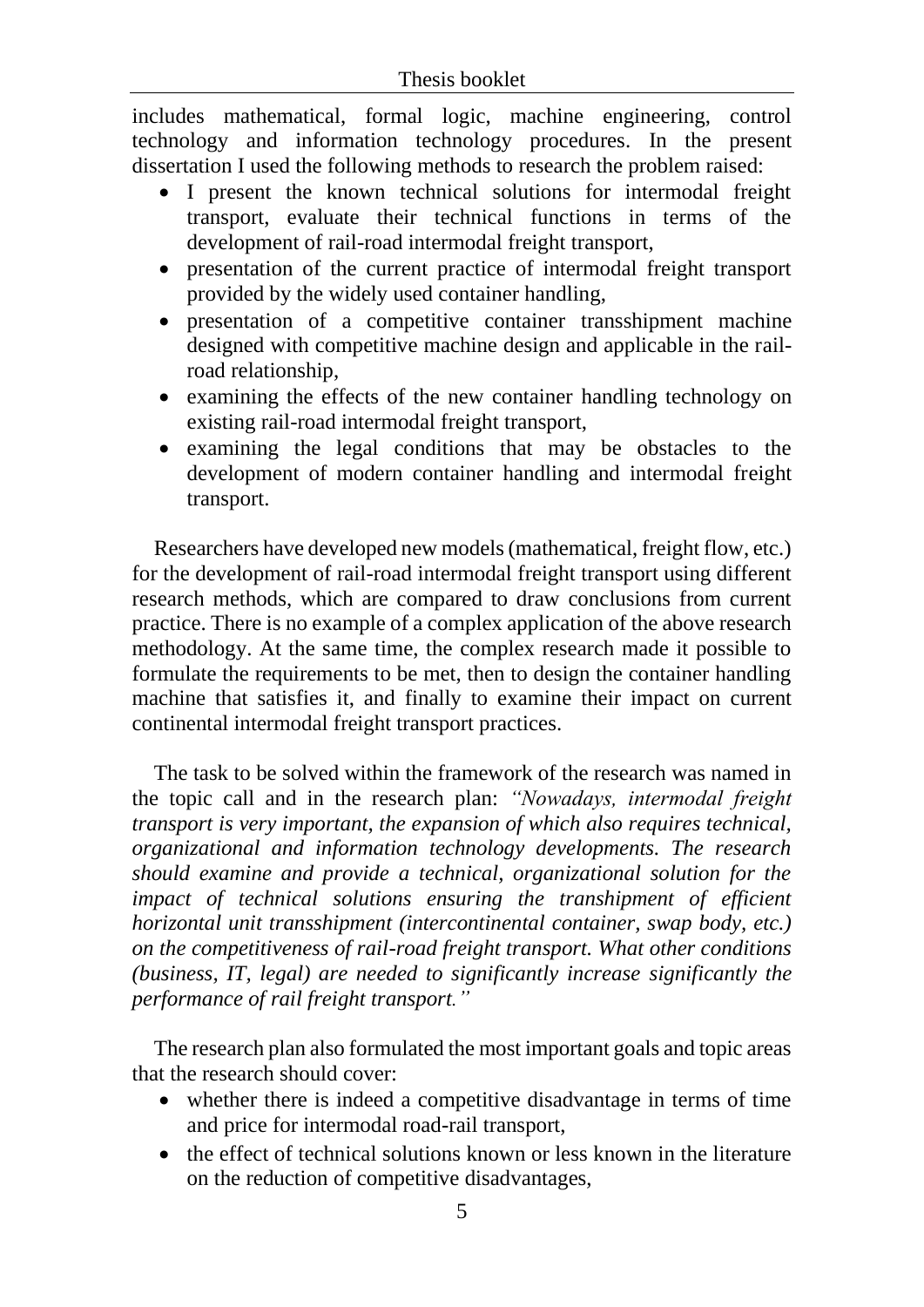- with new technical solutions (with a newly designed container handling solution), is it possible to overcome the competitive disadvantage,
- whether the new engineering solutions result in new logistics organizational technology solutions that can eliminate the competitive disadvantage in terms of price and transport time.

#### **3. Review of the literature related to the topic**

In the literature, I examined the topicality of the topic with statistical methods. I searched the following complex terms in the SCOPUS database under "title, abstract, keywords" for the period 2010-2021:

- "container" AND "handling"
- "container" AND "transshipment"
- "inland" AND "container" AND "terminal"
- "rail-road" AND "container" AND "transshipment"

I presented the distribution of the results in bar charts according to three aspects:

- disciplines,
- year of publication,
- keyword breakdown.

According to the statistical evaluation, it can be clearly stated that the number of publications in the relevant topics has been constantly increasing in the last 10 years, i.e. the interest of the professional public in the topic is outstanding.

In the presentation of literary publications, I examined 29 publications in more detail. In addition, numerous studies have been conducted in recent years on the topic of rail-road intermodal freight transport, which represent the same scientific position as the publications examined. From the study of the literature, I drew the following, more important conclusions:

- 1. An effective way to reduce the environmental impact of the transport sector is to develop rail-road intermodal freight transport.
- 2. The economical distance of rail-road intermodal freight transport can be reduced by using intermediate stops for "get on the train" and "get off the train" of containers.
- 3. A precondition for the development of rail-road intermodal freight transport is modern container transshipment technology, which means the creation of transhipment capacity under the catenary, as Europe's main railway lines are electrified.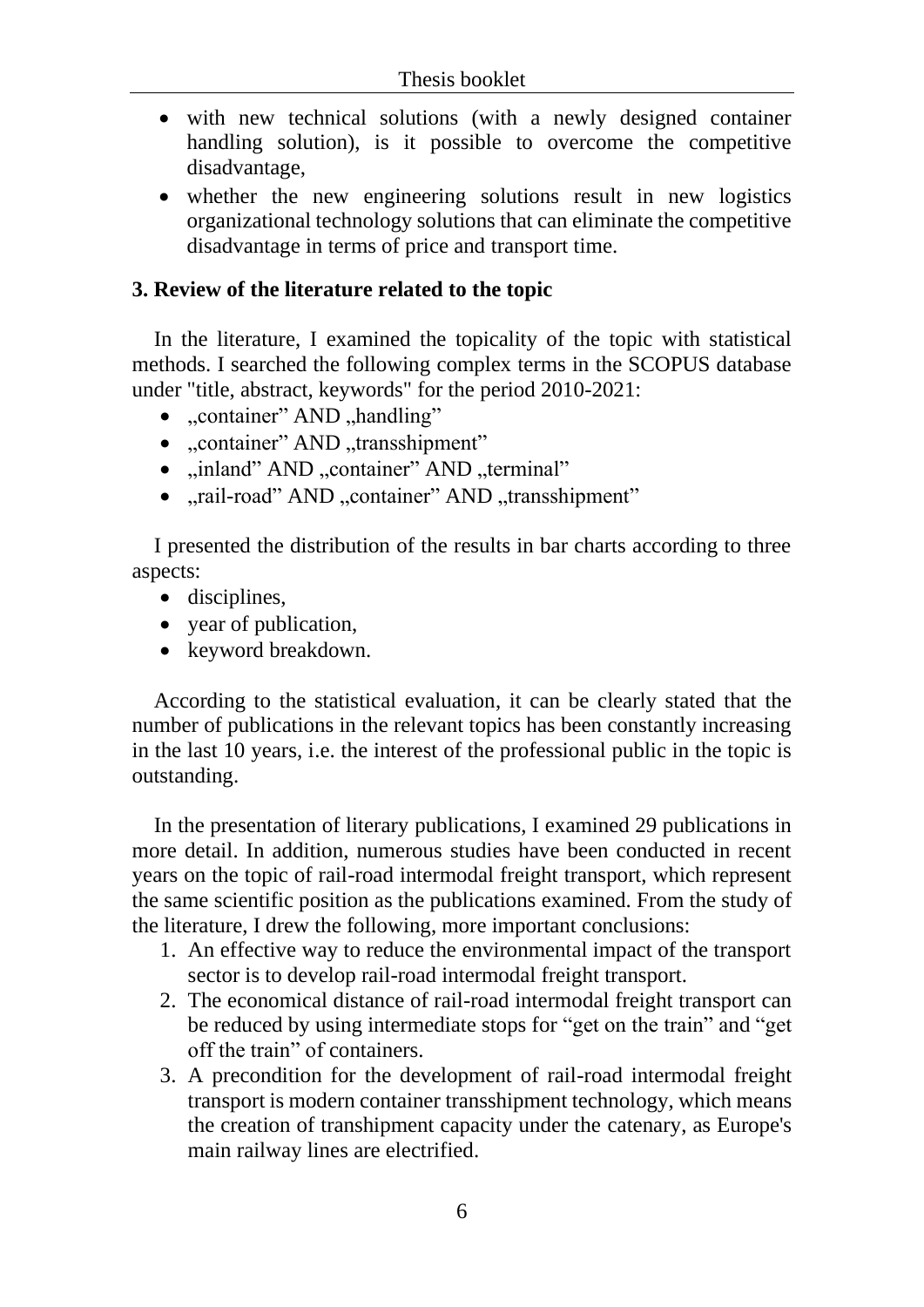- 4. Profitable intermodal freight transport distance can be significantly reduced significantly in the event of changes in system parameters (transhipment cost, utilization, access time and distance, etc.).
- 5. The role of the legislator is essential to follow technical progress in order to improve the competitive position of rail-road freight transport.

# **4. A description of the container handling procedure developed during the research**

In the present dissertation I review and evaluate the applicable container handling and intermodal freight transport procedures and innovations currently used at continental container terminals, and on intermodal container transhipment points, as follows:

- vertical container handling (2 pcs),
- horizontal, by gantry crane container handling (3 pcs),
- innovative horizontal container handling procedures (7 pcs)
- rail-road intermodal freight transport, container handling procedures, adapters (5 pcs),
- railway rolling stock developments for intermodal freight transport (7) pieces),

**Despite the wide range of container handling procedures presented and the numerous developments for rail freight transport, the share of rail-road intermodal freight transport is low.** In many cases, transport companies expect the development of intermodal freight transport from state intervention (restrictions on road traffic, price subsidies, etc.).

#### **4.1. Requirements to be met**

Literature data also support that one of the preconditions for the development of rail-road intermodal freight transport is modern container handling [1]. Knowing the widely used container handling procedures at the rail-road intermodal container terminals, as well as the recent technical development results, I determined the main functional requirements that can be used to reduce the competitive disadvantage of rail transport compared to road freight transport. The functions to be satisfied were identified as follows:

- safe applicability under the catenary,
- transhipment of MSZ ISO 668 containers (20-40 feet),
- transhipment of class "C" swap bodies according to MSZ EN 284,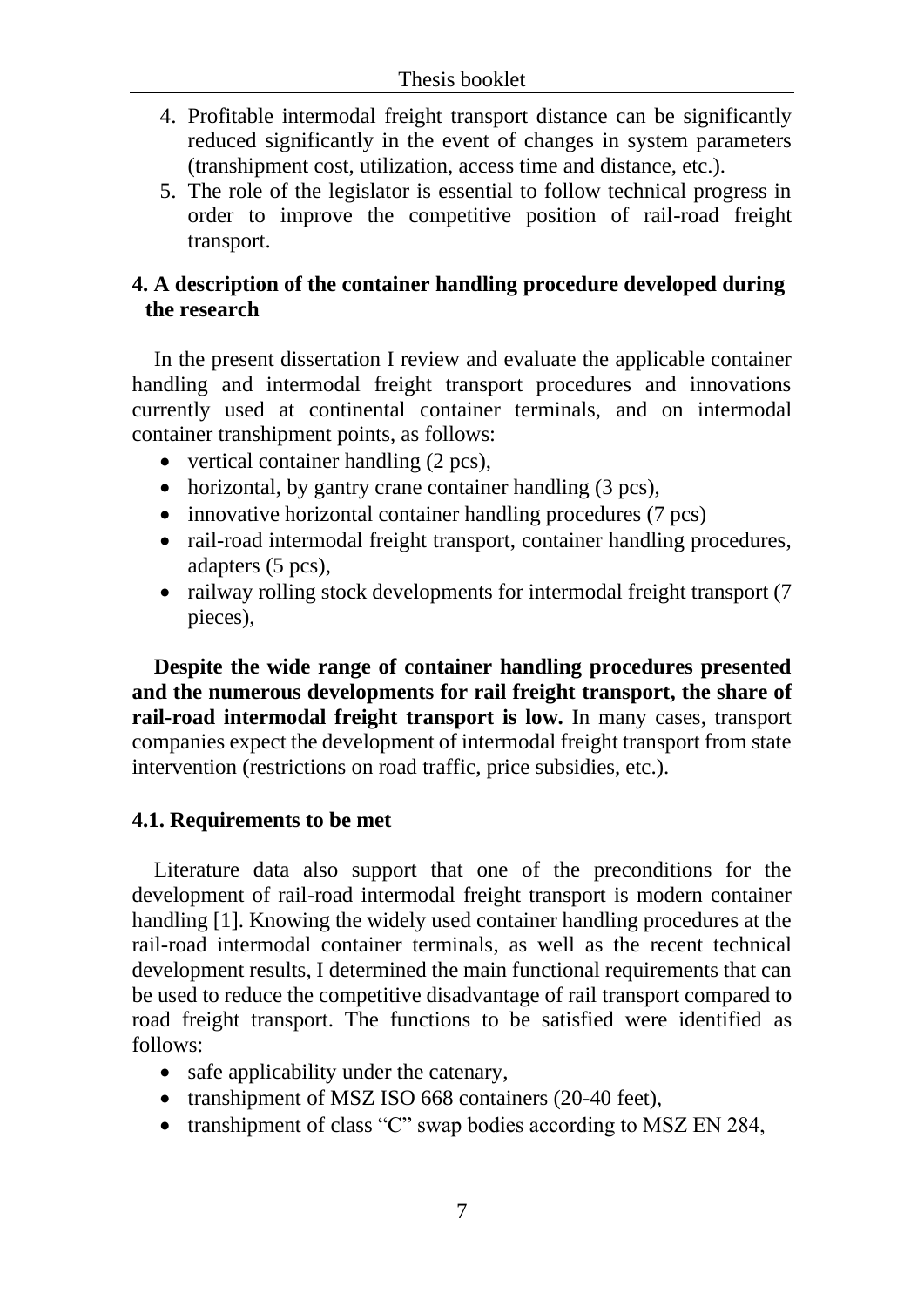- transhipment of class "A" swap bodies according to MSZ EN 452 (as the use of these swap body types is not widespread, its handling is not a priority requirement),
- be electrically powered for environmental purposes,
- be able to operate partially or completely automatically (without operator),
- do not require the simultaneous presence of rail and road means of transport,
- do not require a new intermodal transport unit design.

# **4.2. The developed container handling procedure**

I came across the development and need for efficient container transhipment under catenary in 2001, and since then I have been researching relevant technical solutions and developing various designs. One of them was implemented at prototype level in 2008, but could not be applied in real conditions due to the difficulties of acceptance identified in the literature search of this dissertation. The development of the design has not stopped and several smaller, more diverse rail container transporter designs have been developed. The aim is to ensure that container transhipment is as efficient as possible, i.e. at lower cost.



Figure 1. A model image of the HCT device<sup>1</sup>

The main structural elements of HCT (Horizontal Container Transshipment) according to the design state in 2018 (Figure 1):

- undercarriage (1), ensures movement in the direction of the track,
- a support structure (2) ensures the transverse stability of the equipment,
- the connecting beam (3) provides a mechanical connection between the right and left machine units,

 $1$  Own editing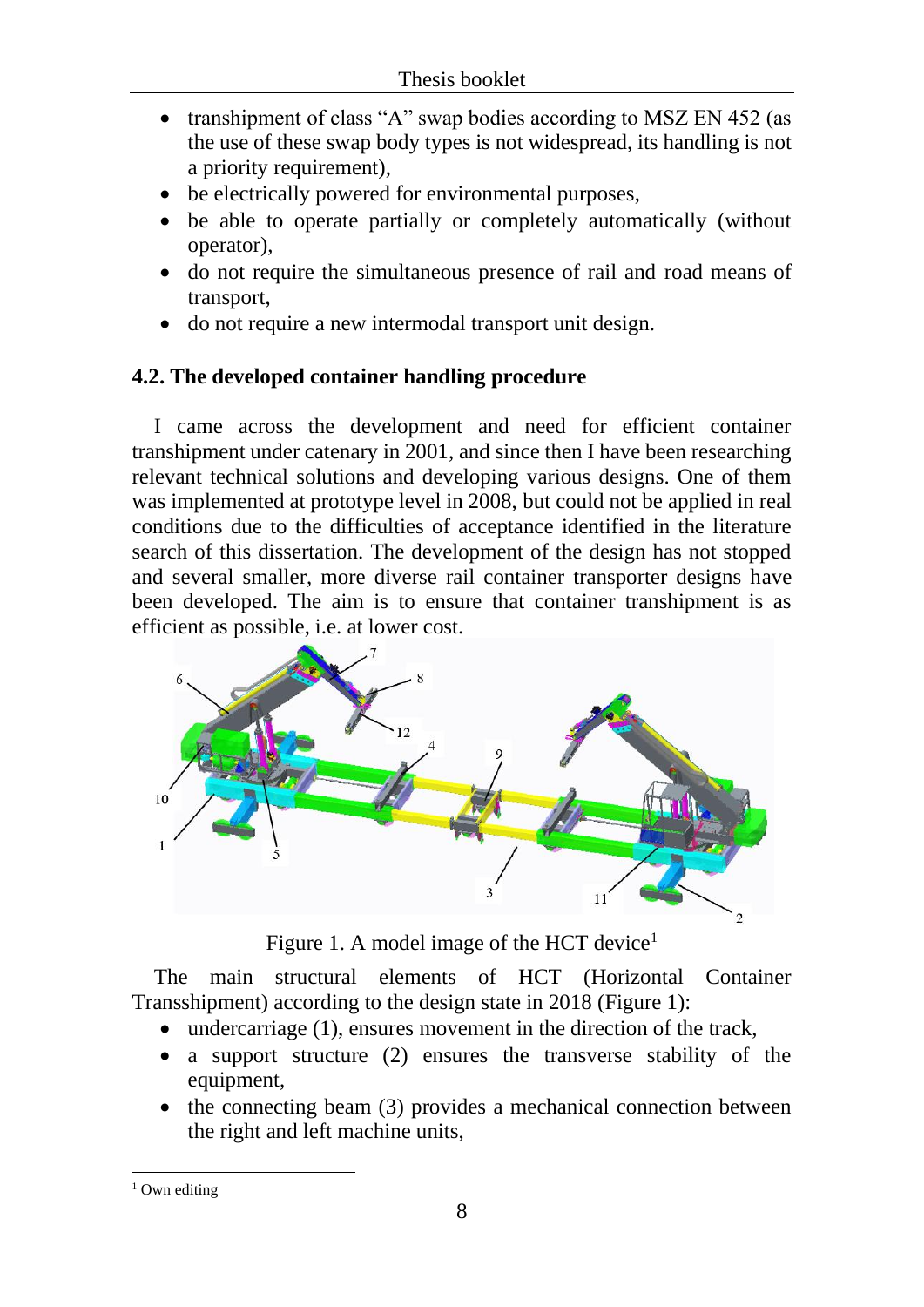- the container holder (4) performs a supporting function and ensures the temporary holding of the container,
- rotating platform (5) in the range of  $+/-$  90 degrees allows the lifting device to be rotated,
- the lower boom structure (6) allows the load to be lifted and the telescopic structure to operate over a longer range,
- upper boom structure (7) provides penetration under the overhead contact line with low construction height,
- lifting beam (8) includes container gripping pins,
- an auxiliary carriage (9) fixes the middle part of the equipment to the rail, thus providing a fixed reference point for control the movements,
- hydraulic power supply (10) electrically driven, twin-pump design,
- $\bullet$  the control cab (11) provides the location of the controls and operating personnel,
- beam joint (12) allows the lifting beam to rotate about the vertical axis as well as tilt to be parallel to the ground



Figure 2. HCT with dynamic counterweight <sup>2</sup>

Figure 2 shows the 2019 design version of the HCT device, which is equipped with a dynamic counterweight (1) and therefore does not require the construction of a support rail. However, due to the higher counterweight mass, the weight of the machine increases and, with the intermodal unit to be lifted, approaches 120 tonnes. Consequently, in order to comply with the 20 tonne/axle load limit, the undercarriages of this design have three axles (2).

## **4.3. The developed rail-road intermodal freight transport model**

The growth potential of intermodal freight transport is supported by numerous studies. In their presentation at the conference "Breakthrough innovations in intermodal freight transport" [52], Y. Bontekoning and H. Priemus emphasized "*Breakthrough innovations*, *be they technological*,

<sup>&</sup>lt;sup>2</sup> Own editing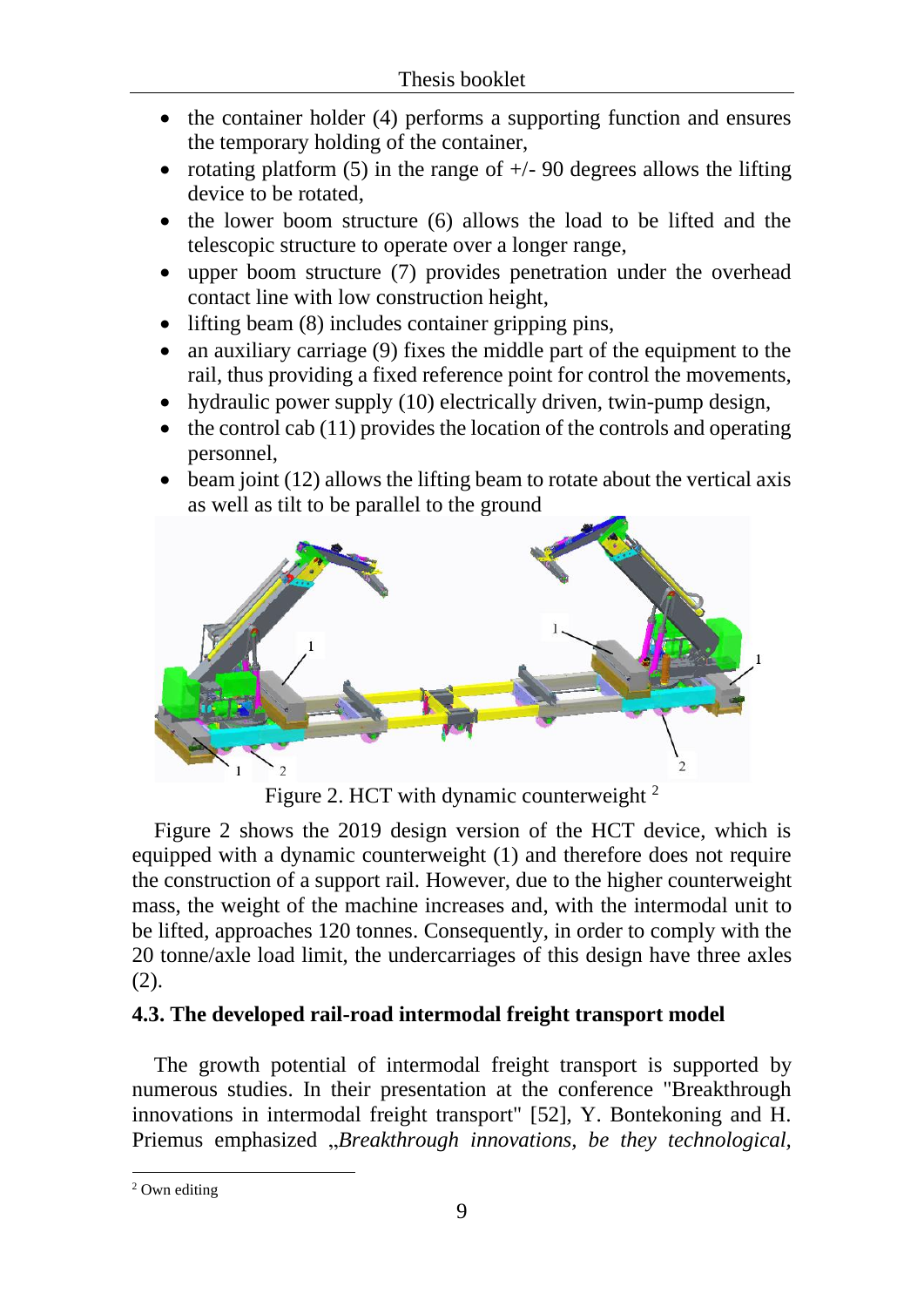#### Thesis booklet

*organizational or both, are necessary to increase the market share of intermodal freight transport. The main growth potential is in the market for perishable and high value goods for short distances, light bulk shipments and goods requiring speed, reliability and flexibility*. *Radical innovations will be needed to achieve a breakthrough in modal split and allow us to conquer these new markets.*" However, for the planning of new intermodal rail-road freight transport, it is essential to have a concrete knowledge of the main freight transport routes and traffic. Efficient container management has allowed the development of an intermodal container handling unit design that not only meets but also exceeds previous literature [1]. As a result, a new rail-road intermodal freight transport model was developed.



Figure 3. Intermodal freight transport model <sup>3</sup>

Figure 3 shows a freight model where the ITPs marked 1 are located at different distances from each other, while the circles marked 2-5 represent the round trip of freight trains. Goods can enter and exit the system at the ITPs marked 1 using HCT equipment. Along the main container transport

<sup>&</sup>lt;sup>3</sup> Own editing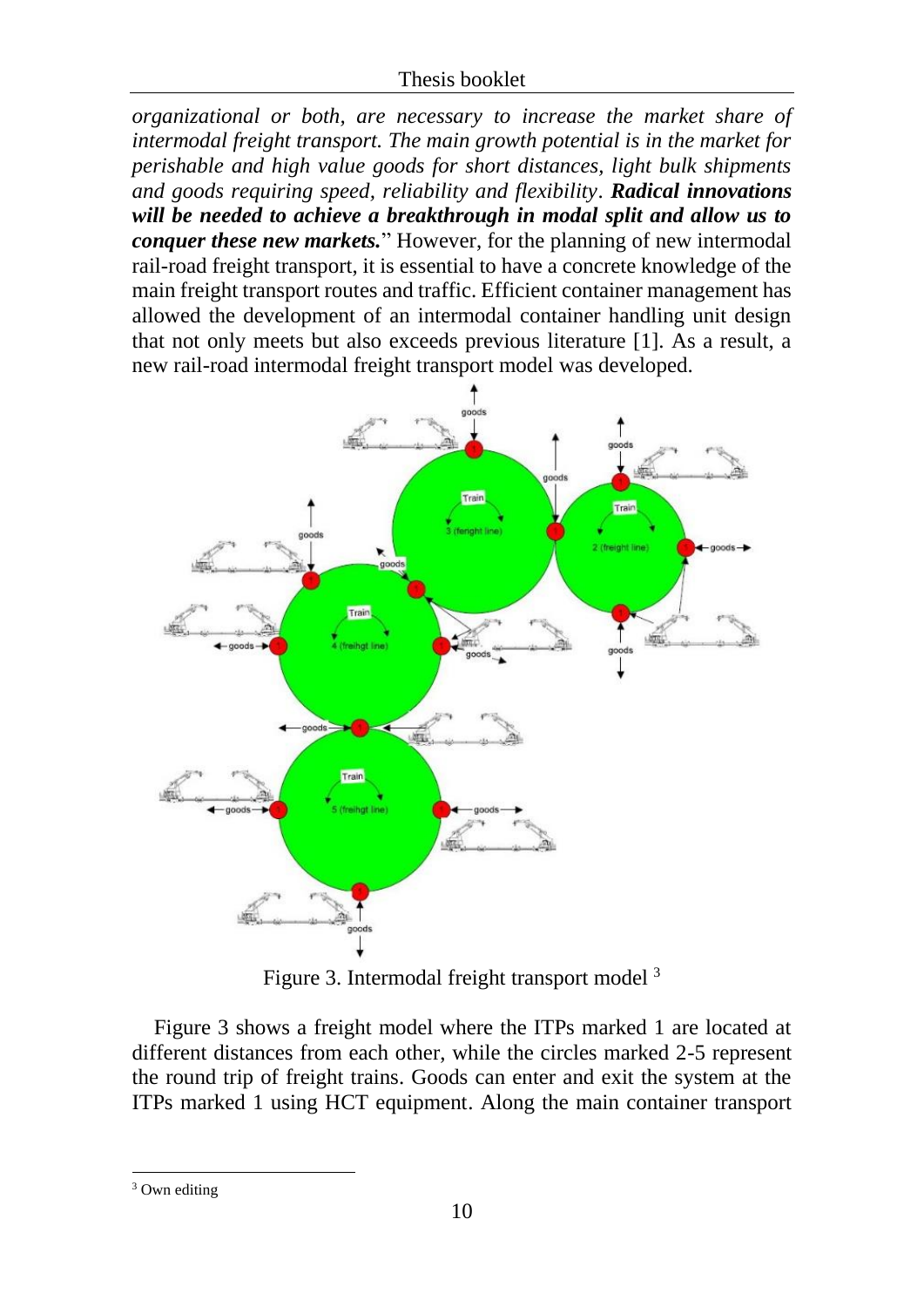lines, ITPs are used to "get on the train" or to "get off the train" for loaded containers from a given area and to retrieve empty containers.

# **4.4. Construction of ITP**

The advanced container handling technology presented in this dissertation can contribute to the development of a new terminal structure in the liberalized freight market that is more environmentally friendly and can improve the competitiveness of sectors with hight logistics costs. Some features of ITP equipped with HCT:

- There is no need to build a new freight terminal, as intermodal transfer points can be developed on existing underutilised freight terminal sites at relatively low cost.
- HCT can stack containers, which improves the utilization of the area.
- The simultaneous presence of a container train and a road transport vehicle is not required.
- It allows traffic to be de-concentration when, with the exception of the 20-30 km of road pre- and post-run, the goods move predominantly by rail.

HCT-supported container handling enables the development of an intermodal logistics system (physical internet) that can change terminal construction practices. Instead of high-capacity terminals, a network of small ITPs (or HUBs) can be created. The de-concentration of freight turnover is in line with the tendency for producer-suppliers and the emergence of more players, taking into account economic efficiency. Some of the organizational conditions requirement to be met for the creation and operation of ITPs are:

- Scheduled transportation of container freight trains in both international and domestic traffic. Train operation with the involvement of the railway operator in the region concerned. Trains run at such a tracking time that the container can be picked up by a train within 2-3 hours after delivery from the consignor.
- Establishment of a system of intermodal (rail-road) transhipment points under the management of a logistics company capable not only of handling containers but also of organizing customs duties for non-EU goods. In the case of Hungary, 22–23 pcs such ITPs may be required.
- Establishing the interest of companies interested in road transport in the operation of ITPs and in the performance of road pre- and postruns.

In all cases, the new ITP is traversed by a railway line with catenary, which can be disconnected from the public railway catenary network. During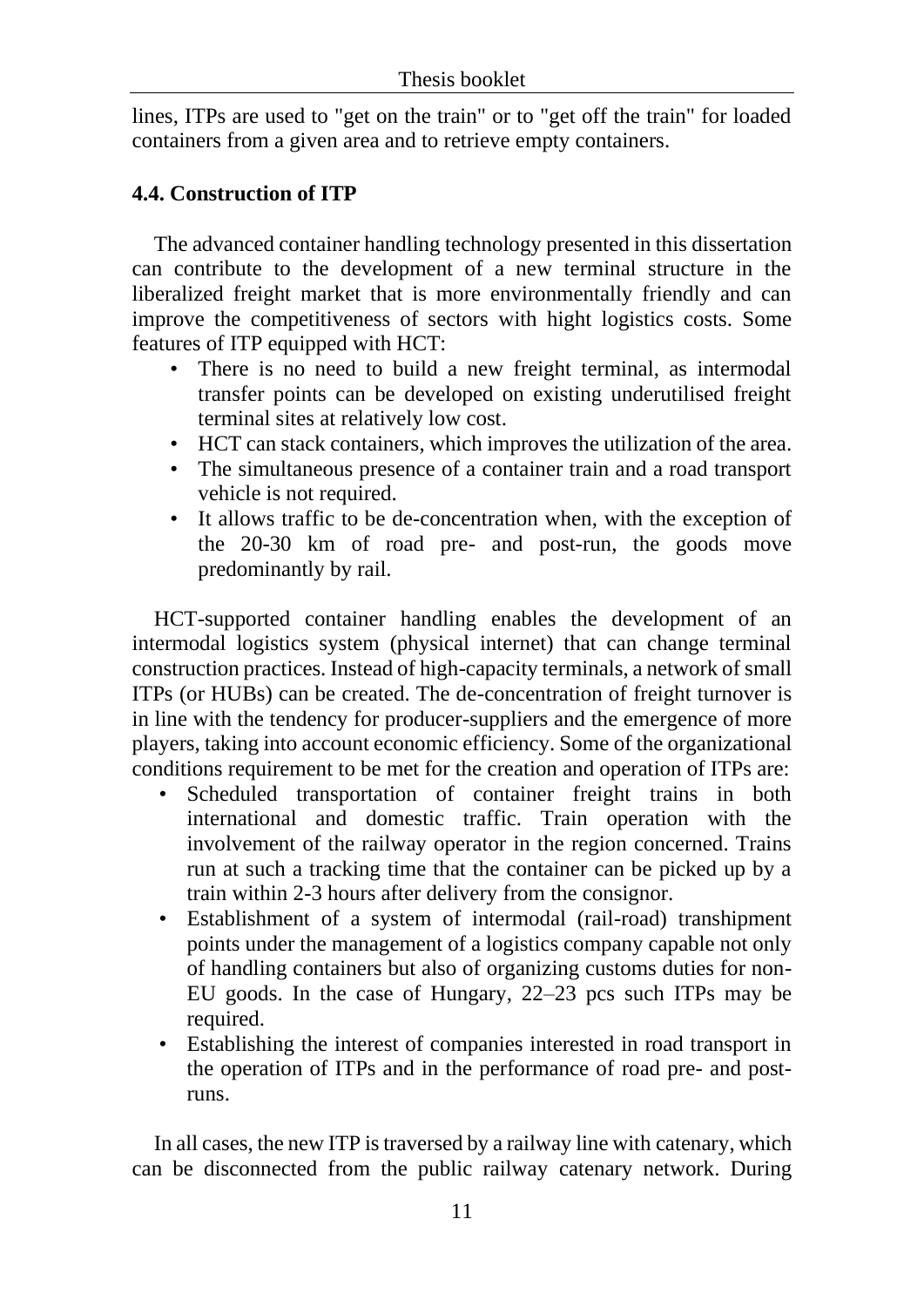#### Thesis booklet

service on the railway side, the catenary will be de-energized to meet current railway safety requirements. On the average ITP, along the railway track, approx. 0.5 hectare  $(5,600 \text{ m}^2)$  (14 m wide, 400 m long), approx. 500 TEUs (approximately 250 pcs 40-foot containers) can be stored outside the area reserved for servicing the road vehicle.



Figure 4. ITP section with HCT <sup>4</sup>





Figure 6. Layout of the two-track ITP <sup>6</sup>

<sup>&</sup>lt;sup>4</sup> Own editing

<sup>&</sup>lt;sup>5</sup> Own editing

<sup>&</sup>lt;sup>6</sup> Own editing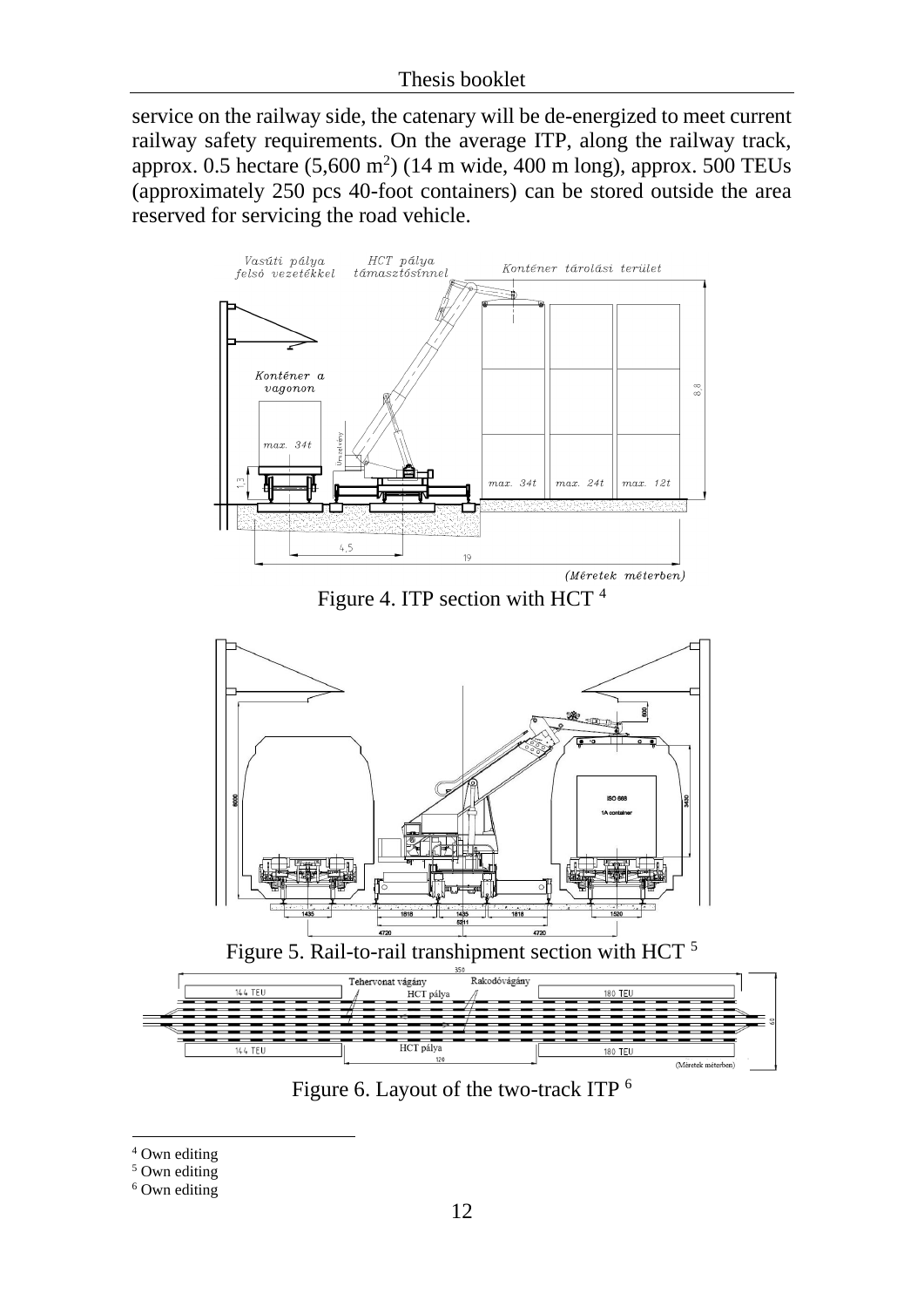The arrangement of the ITP on both sides of the double track main line is shown in Figure 6. The ITP on both sides of the main railway line can be connected to an overpass if necessary. This arrangement should be used in cases where the volume of rail traffic makes cross-traffic difficult.



Figure 7. Single track ITP layout <sup>7</sup>

The ITP arrangement on one side of the double track main line is shown in Figure 7. In this case, the container train is stopped from both main railway lines on a loading track.

## **4.5. Examination of the legal environment**

It is clear to the experts researching the development possibilities of intermodal freight transport that the solution of the issue requires development and intervention not only in the field of technology, but also in the field of legislation. In their article "*Developing intermodal transport for small flows over short distances (SFSD)*" [73], F. Barthel and J. Woxenius also examined the Swedish Light-combi project. "*The results show that market and financial uncertainties, insufficient network connections, and policies that support existing technology severely hamper the development and diffusion of SFSD systems.*" With this, the authors highlighted the importance of regulation, the conditions hindering development.

The legal environment has an impact on the applicability of the technical means of intermodal freight transport, on the relationship between the actors. In the present dissertation I have identified 9 specific legal locations, without the modification of which competitive intermodal freight transport is not possible. This means that the legislator has a key role to play in removing obstacles to the development of rail-road intermodal freight transport.

<sup>7</sup> Own editing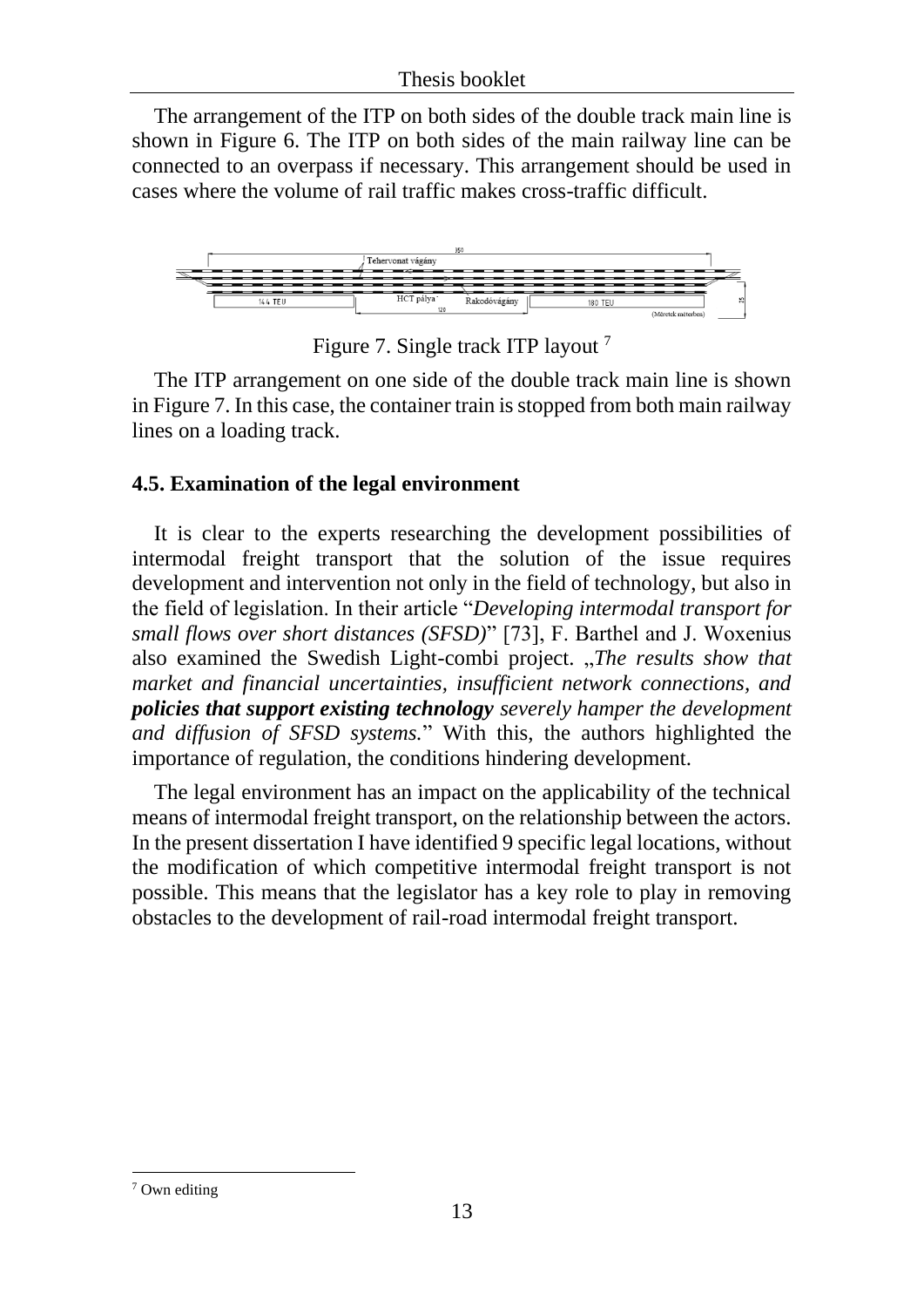## **5. New scientific results**

**Thesis 1: After studying the international and national literature, I developed a new intermodal rail-road freight transport model and the container transhipment technology to serves it, which meets the competitive freight transport requirements. A freight transport system using the new container handling technology will ensure sustainable freight transport for context of rail-road intermodal freight transport. [S1] [S2] [S5] [S8]**

The international and national literature describes several technical solutions for rail-road intermodal freight transport, which have only achieved their objective to a limited extent, given the low share of intermodal freight transport. Based on the analysis of the designs and engineering practice, I designed a complex rail container transhipment machine, which is a patented novelty in its mechanical solutions, meets the requirements of modern machines in terms of electronic and hydraulic control and meets the requirements of Industry 4.0. The new container transhipment machine, a track-laying machine that can be safely used under the railway overhead line above the freight train, allows efficient transhipment of containers between rail and road vehicles, even in automatic mode. Since modern container handling has low unit costs (transhipment price per container is around 20% of the current price), it can be used as a new basis for rail-road intermodal freight transport. The technical advantages offered by the new machine have made it possible to develop the freight transport model, which is environmentally sustainable because it is essentially rail-based.

**Thesis 2: I have determined that container handling equipment that can be used under the catenary can help the competitiveness of rail-road intermodal freight transport, but only if it does not require the simultaneous presence of technical means of transport, is capable of stacking containers on the storage side, and is suitable for unattended, automatic operation. I conclude that, in addition to the development of container handling, rail traffic management and legislative measures are needed to reduce the competitive disadvantage. [S2] [S3] [S4]**

I have analysed and identified the reasons for the competitive disadvantage of rail-road intermodal freight transport, which has both time and price dimensions. An important element of the causes is the simultaneous presence of the means of transport (rail wagon, road transport vehicle, container transhipment technology). To investigate the possibility of reducing the competitive disadvantage in terms of time, I prepared a timetable for the Budapest-Nyíregyháza-Miskolc-Budapest route. On this basis, I have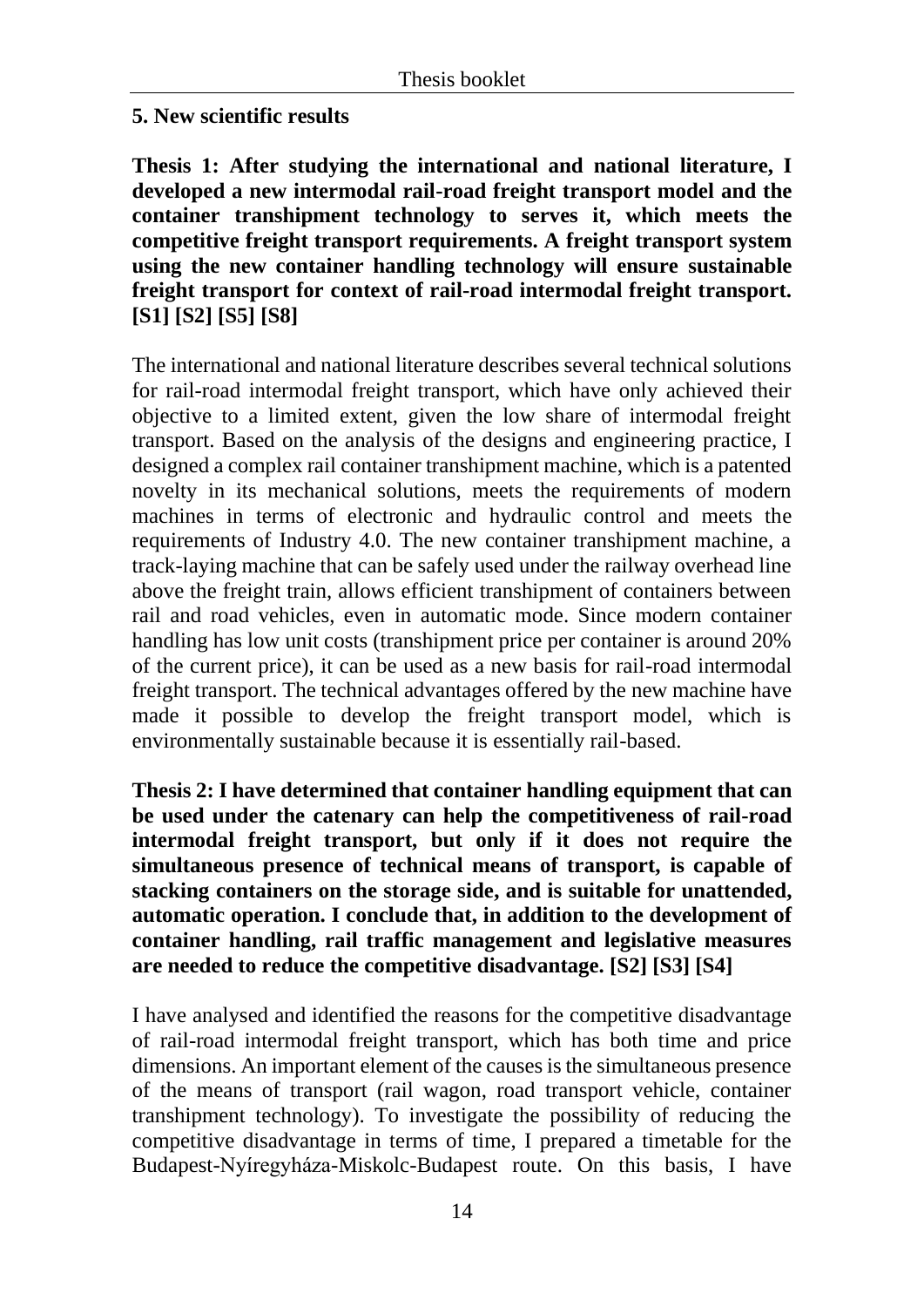#### Thesis booklet

concluded that there is no rail capacity constraint to the development of rail freight. An effective rail traffic management measure could be to run container trains in a roundabout. In order to examine the possibility of reducing the competitive disadvantage in terms of price, I have made a cost and revenue calculation for a specific route (Záhony-Sopron). On the basis of this calculation, I found that rail-road intermodal freight transport can be developed to be competitive with road prices. Based on literature data, I studied different container handling procedures and container transhipment equipment. I have identified the technical requirements and characteristics that modern container handling must have in order to develop rail freight transport.

I found that there are not only technical but also legal obstacles to the development of intermodal freight transport. By examining the legislation (laws, government decrees, sectoral regulations) governing and influencing the operation of public and private organisations involved in rail freight transport, I have highlighted the legal provisions which are outdated in terms of the state of the art and which are hindering the development of the sector. I have identified the most important legal provisions which, despite technical progress, cannot be developed without revision or amendment.

#### **Thesis 3: I have developed the design of an intermodal transfer point using modern container transfer equipment, which allows the deconcentration of intermodal traffic to match the deconcentration of industrial production. It is specified that intermodal transfer points should have a catenary overhead passing railway track. [S6] [S7]**

By applying the new container handling technology I have developed, it is possible to go beyond current terminal construction practices. Linked to the theory of the physical Internet, I have identified ITP (Intermodal Transhipment Point) constructions that can provide a new basis for rail-road freight transport. Using the new container handling equipment, I developed a new intermodal transhipment point design, which can be used for efficient container handling under the catenary. I have developed the proposed layout of ITPs, which require a small space.

I pointed out that the application of the new container handling technology will not only make freight transport sustainable, but also reduce the fossil fuel exposure of the national economy.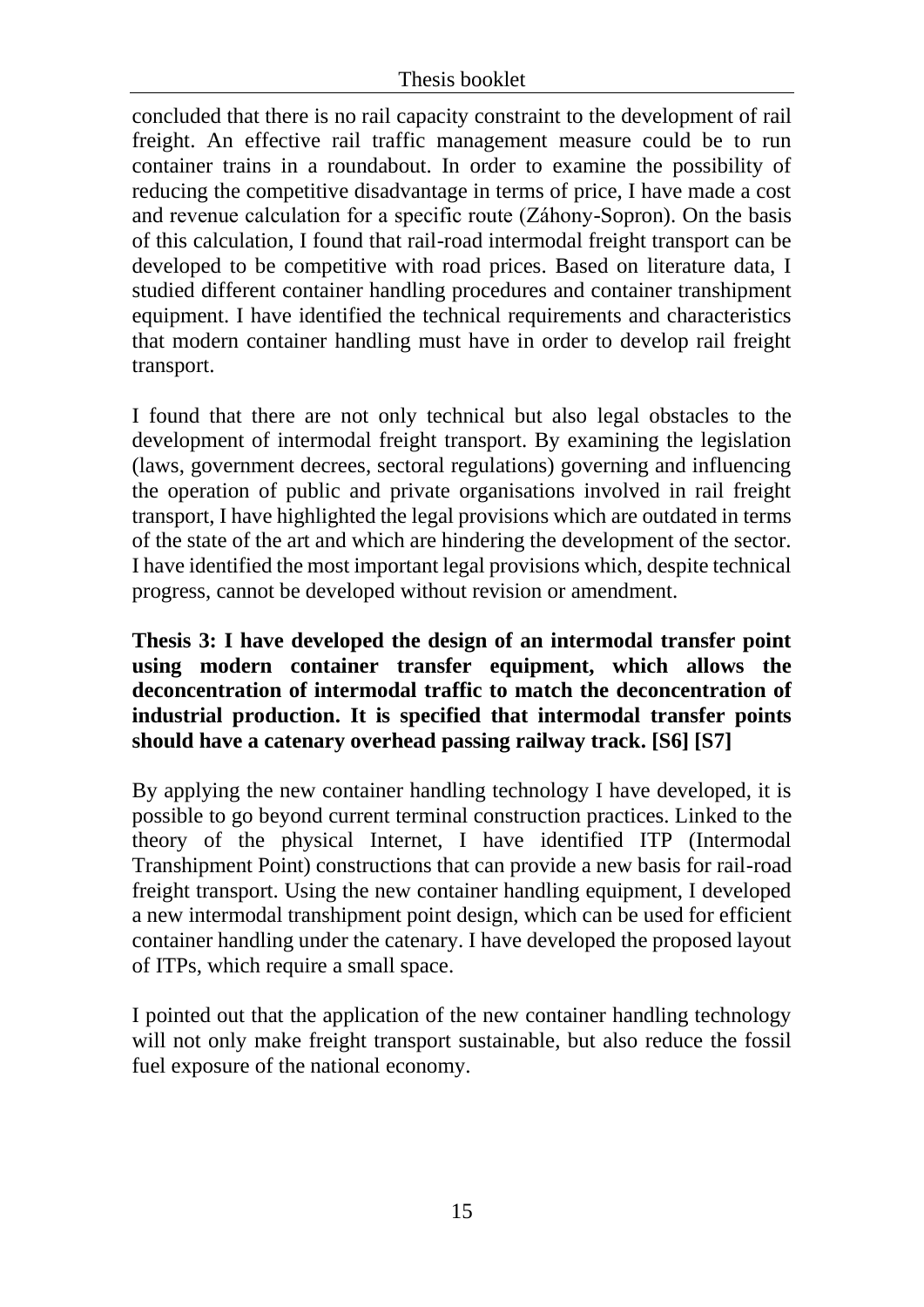## **6. Description of the application and further development possibilities of the developed container management technology**

The application of the intermodal freight transport system developed during the research may lead to the creation of a new door-to-door intermodal freight transport service that can operate under market economy conditions. The service can be provided by both new and existing economic operators. Intermodal transhipment points may be created in the unused rail freight yards of major cities and in the vicinity of larger industrial centres, which ensure the competitiveness of intermodal freight transport in terms of time and price.

A research project is considered to be successful if it ultimately leads to social benefits as well. The container handling technology described in this dissertation and the rail-road intermodal freight transport system that can be developed on its basis can have societal benefits in several aspects:

- The promotion of environmentally friendly modal shift from road to rail (modal shift) has significant environmental benefits, as the ecological footprint of rail freight is significantly smaller than the ecological footprint of road freight, which means sustainable freight transport.
- The reduction in heavy goods vehicle traffic by road reduces the deterioration of major roads, which in turn reduces the public resources to be spent on them.
- The intermodal freight transport system presented in this thesis is more cost-effective than road freight transport. It follows that the competitiveness of sectors with hight logistics costs will improve as a result of the new freight transport system.
- Utilization of currently underused rail infrastructure may increase, resulting in a reduction in the need for budgetary support for the rail sector.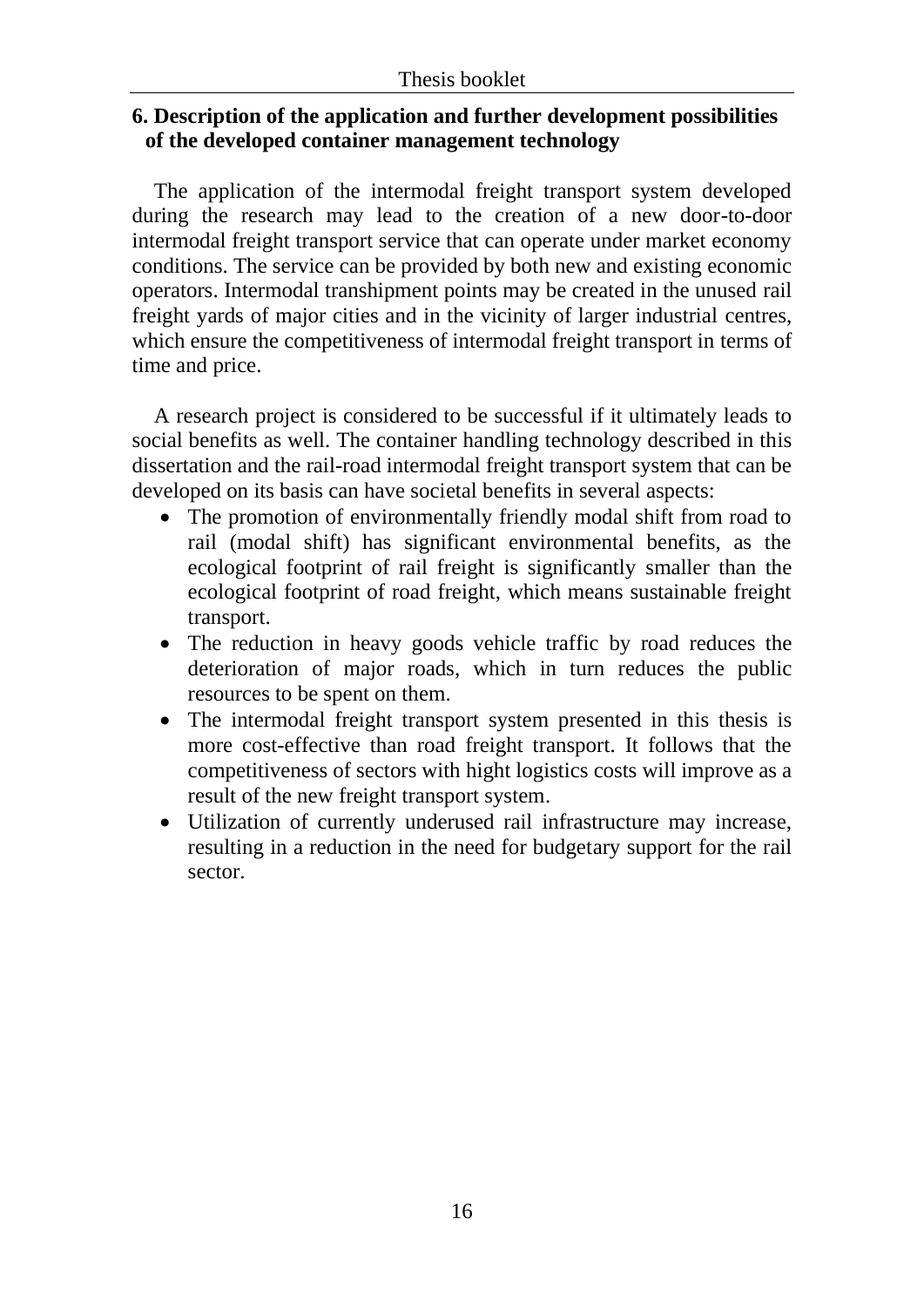#### **7. Scientific publications on the topic of the present dissertation**

- [S1] EP 1401693 B1. *Railway Container Transshipment Device*. (patent of **Laszlo Vida**, Publ. 24.09.2001.)
- [S2] **László Vida**: HCT: New ideas in land-based intermodal logistics LOGISTICS YEARBOOK (1218-3849): 2013 pp. 260-270., (2013), Announcement: 30774602; Public; Journal article (Article)
- [S3] **László Vida**: New ideas for continental intermodal freight transport LOGISTICS TRENDS AND BEST PRACTICES (2416-0555) V. grade: N. 1. pp. 29-35., (2019), Announcement: 30774610; Public; Journal article (Article)
- [S4] Béla Illés; Antal Véha; **László Vida**: New ideas for inland intermodal transport; TRANSPORT PROBLEMS / PROBLEMY TRANSPORTU: INTERNATIONAL SCIENTIFIC JOURNAL (1896-0596 2300-861X) 15 1 pp 117-130 (2020), Announcement: 30917948; Public; Journal article (Article)
- [S5] **László Vida**; Béla Illés; Ágota Tóth Bányainé: Special handling machine for transshipment of rail-road intermodal units; MULTIDISCIPLINARY SCIENCES: PUBLICATION OF THE UNIVERSITY OF MISKOLC (2062-9737) 10: 3 pp. 24-29., (2020), Announcement: 31389834; Public; Journal article (Article)
- [S6] **László Vida**; Béla Illés; Ágota Tóth Bányainé: Solving multimodal unit transhipment problems; MULTIDISCIPLINARY SCIENCES: PUBLICATION OF THE UNIVERSITY OF MISKOLC (2062-9737) 10: 1 pp. 178-183., (2020), Announcement: 31389836; Public; Journal article (Article)
- [S7] **László Vida**, Béla Illés, Ágota Tóth Bányainé: Preventing the negative effects of the COVID-19 epidemic in international freight transport; ADVANCED LOGISTIC SYSTEMS: THEORY AND PRACTICE (1789-2198) 14 1 pp 5-13 (2020) Announcement: 31894207; Public; Journal article (Article)
- [S8] **László Vida**: Railway container handling equipment (patent application, SZTNH Case number: P2000375; 13. 11. 2020.)
- [S9] **László Vida**, Béla Illés, Ágota Tóth Bányainé: Container Transshipment problems and the solution; JOURNALE OF PRODUCTION ENGINERING (1821-4932) 24 1 pp 59-64 (2021), Announcement: 32121632; Public; Journal article (Article)
- [S10] **Vida László**, Reducing the negative effects of the COVID-19 epidemic on international freight transport. 24 p. (2020) Announcement: 31846815; Public; Other (Not classified)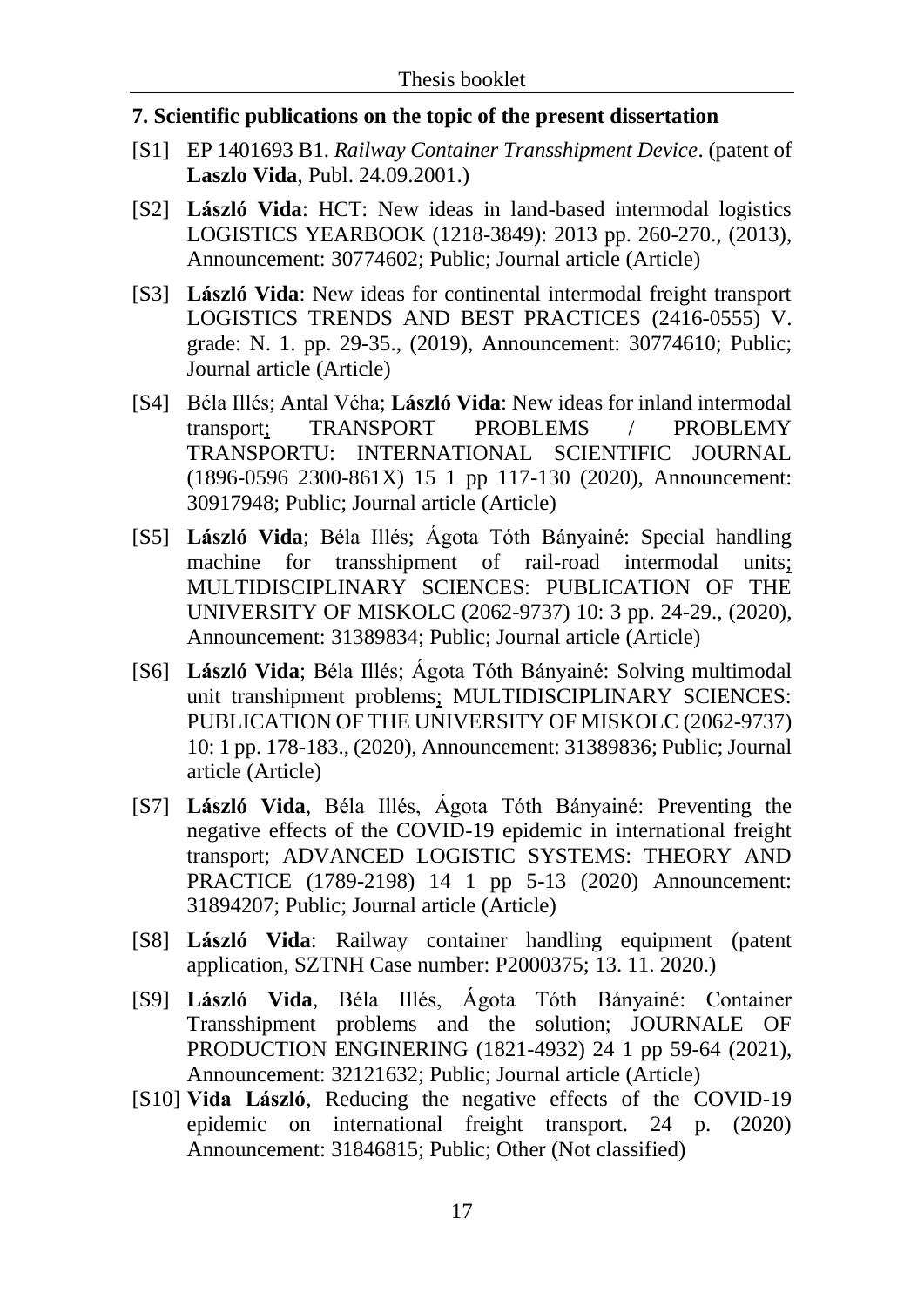# **8. Literature used**

- [1] S. Behrends & J. Flodén. The effect of transhipment costs on the performance of intermodal line-trains. *Logistic Resurces*, 2012. Vol. 4, pp. 127-136. DOI 10.1007/s12159-012-0066-0.
- [2] J. Woxenius & E. Andersson & F. Bärthela & G. Trocheb & R. Sommar & J. Trouvè. A Swedish intermodal transport service based online-trains serving freight forwarders, *World Conference on Transport Research*, Istanbul 2004. <https://www.researchgate.net/publication/237557591> (downloaded: 2021. 09. 06.)
- [3] S. Kallas, White Paper on transport, European Union, 2011, ISBN 978- 92-79-18270-9, DOI:10.2832/30955
- [4] T. A. Mathisena & T. S. Hanssen, The academic literature on intermodal freight transport, Transportation Research Procedia 3 (2014) 611 – 620, DOI: 10.1016/j.trpro.2014.10.040
- [5] Johan Woxenius. Intermodal transshipment technologies an owerview, *Technical Report* January 1998, DOI: 10.13140/RG.2.1.1155.2481
- [6] M. Bontekoning, E. Kreutzberger, Concepts of New-Generation Terminals and Terminal Nodes, The Netherlands *TRAIL Research School*, ISBN: 90-407-1905-5
- [7] TERMINET project final report, [https://trimis.ec.europa.eu/sites/default/files/project/documents/terminet](https://trimis.ec.europa.eu/sites/default/files/project/documents/terminet.pdf) [.pdf](https://trimis.ec.europa.eu/sites/default/files/project/documents/terminet.pdf) (downloaded: 2021. 09. 06.)
- [8] Gyula Kiss, András Lukács: Possibilities of shifting freight transport from road to rail in Hungary; *Air Working Group,* jun. 2010.
- [9] A. V. Binsbergen & R. Konings & L.A. Tavasszy & R. V. Duin Innovations in intermodal freight transport: lessons from Europe. *TRB 2014 Annual Meeting*, DOI: 10.13140/2.1.1918.4329, <https://www.researchgate.net/publication/268509356> (downloaded: 2021. 09. 06.)
- [10] T.G. Crainic és K. H. Kim: Intermodal trasportation, January 2006, *[Transportation](https://www.researchgate.net/journal/Transportation-1572-9435)*, [https://www.researchgate.net/publication/287097117\\_Intermodal\\_Tran](https://www.researchgate.net/publication/287097117_Intermodal_Transportation) [sportation](https://www.researchgate.net/publication/287097117_Intermodal_Transportation) (downloaded: 2021. 09. 06.)
- [11] Dr. Zoltán Bokor: Assessing the situation of intermodal logistics services and exploring development opportunities, *Logisztika* 10 (3) pp. 22-64 ISSN 1785-6736
- [12] Wiegmans B. W., Hekkert M. and Langstraat M. Can Innovations in Rail Freight Transhipment Be Successful? *Transport Reviews* 27: 1, 2007, pp. 103 - 122.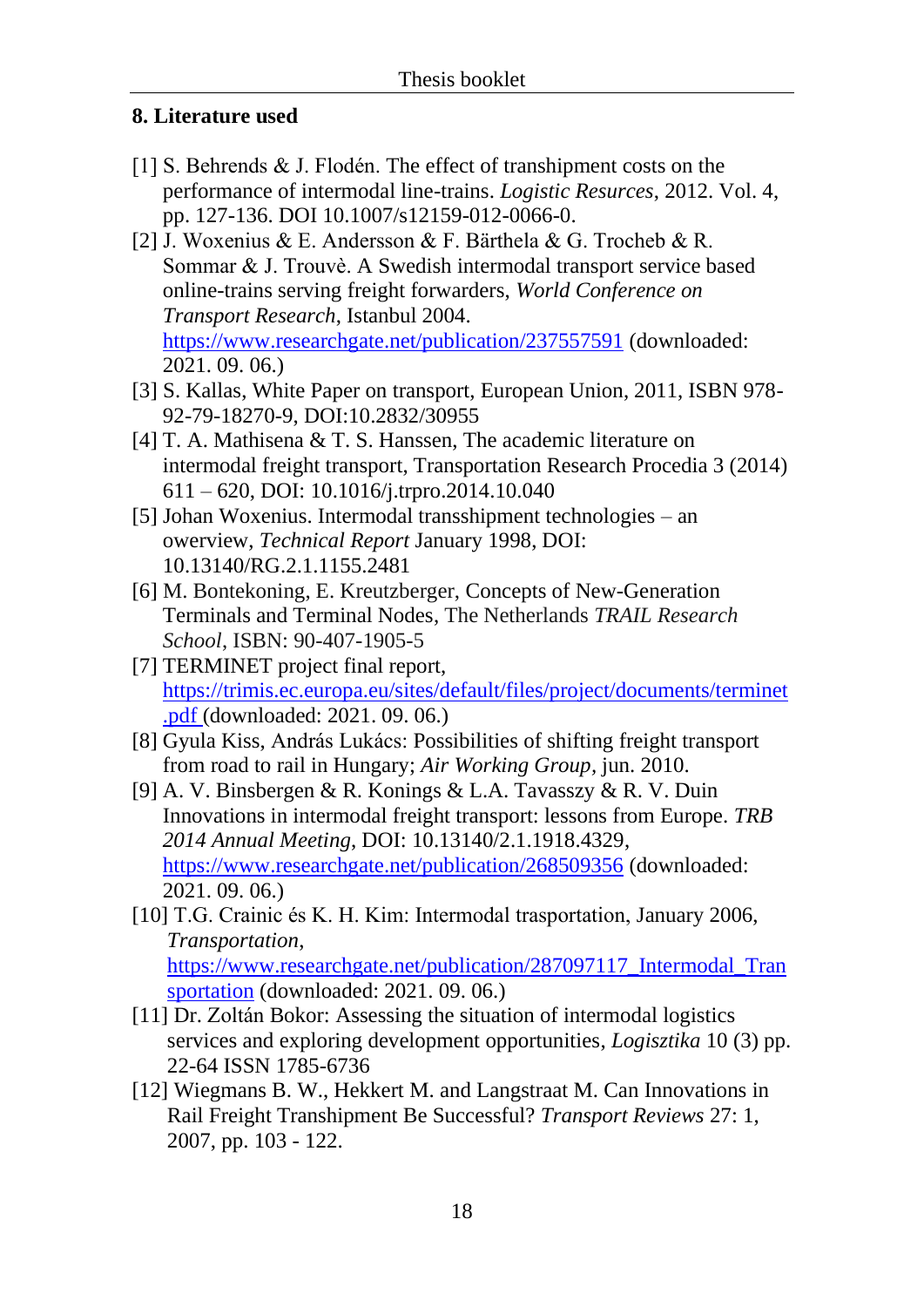- [13] W. Wiegmans, D.T. Stenkelenburg, C. Versteegt, Y.M. Bontekoning, Modeling Rail-Rail Exchange Operations: An Analysis of Conventional and New-Generation Terminals, *Transportation Journal*, September 2007,<https://www.researchgate.net/publication/288544192> (downloaded: 2021. 09. 06.)
- [14] L. Mindur és M. Hajdul, The concept of intermodal network development in Poland using multi-agent systems, *Transport Problems* Volume 6 Issue 3 (2011)
- [15] S. Hanssen and others, Generalized transport costs in intermodal freight transport, *Procedia - Social and Behavioral Sciences* 54 (2012) 189 – 200, DOI: 10.1016/j.sbspro.2012.09.738
- [16] C. Bierwirth and others, On transport services selection in intermodal rail/road distribution network, *German Academic Association for Business Research* Volume 5, Issue 2, November 2012, 198-212 pp.
- [17] D. Islam, Barriers to and enablers for European rail freight transport for integrated door-to-door logistics service, Part 1: Barriers to multimodal rail freight transport, *Transport Problems* Volume 9 (2014), Issue 3, 43-56 pp.
- [18] D. Islam, Barriers to and enablers for European rail freight transport for integrated door-to-door logistics service. Part 2: Enablers for multimodal rail freight transport, *Transport Problems* Volume 9 (2014) Issue 4, 5-13 pp.
- [19] Liege and the Antwerpen University author's: BRAIN TRAINS SWOT analyse; *Belgian Science Policy Office* 03.03.2015.
- [20] When-Chin Huang, Chin-Yuan Chu: Selection model for the container management system within the terminal; *Jurnal of Marine Science and Technology* Vol. 12. No. 3. (2004)
- [21] D. Islam and others, How to make modal shift from road to rail possible in the European transport market, as aspired to in the EU Transport White Paper 2011, *European Transport Research Review* (2016) 8: 18 DOI 10.1007/s12544-016-0204-x
- [22] G Siciliano and others, Adapted cost-benefit analysis methodology for innovative railway services, *European Transport Research Review* (2016) 8: 23, DOI 10.1007/s12544-016-0209-5
- [23] L. Abdenebaoui, HJ Kreowski: Modelling of decentralized process in dynamic logistic networks by means of graph-trasformational swarm, *Logistic Research* (2016) 9:20, DOI 10.1007/s12159-016-0147-6
- [24] M Hülsman, B Scholz-Reiter, K Windt: Autonomous cooperation and control in logistics, ISBS 978-3-642-19469-6 (Springer, Berlin, 2011)
- [25] D. Islam, M. Blinde, The future of European rail freight transport and logistics, *European Transport Research Review* (2017) 9: 11, DOI 10.1007/s12544-017-0227-y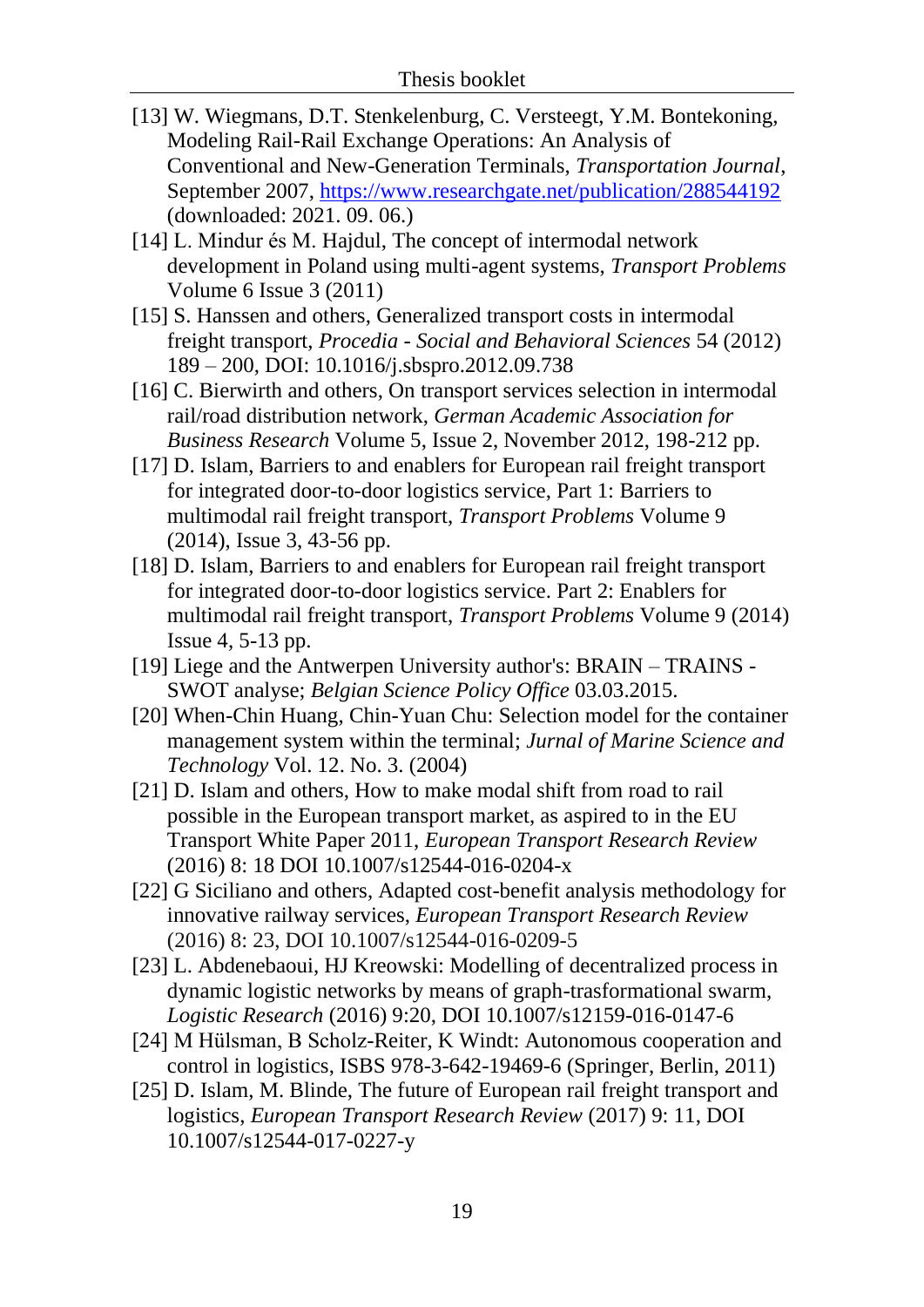- [26] Oszter V. Transport policies in Hungary historical background and current practice for national and regional level, *European Transport Research Review* (2017) 9: 20, DOI 10.1007/s12544-017-0236-x
- [27] J. Lizbetin, L. Bartuska, Significance of Proper Selection of Handling Equipment in Inland Intermodal Transport Terminals, *Polytechnica Transportation Engineering*, January 2018, DOI: 10.3311/PPtr.11169
- [28] D. Islam, T. Zunder "Experiences of rail intermodal freight transport [for low-density high value \(LDHV\) goods in Europe,](https://etrr.springeropen.com/articles/10.1186/s12544-018-0295-7) *European Transport Research Review* (2018) 10:24, <https://doi.org/10.1186/s12544-018-0295-7> (downloaded: 2021. 09. 06.)
- [29] A. Carboni, B. Chiara, Range of technical-economic competitiveness of rail-road combined transport, *Transport Research Review* (2018) 10:45,<https://doi.org/10.1186/s12544-018-0319-3> (downloaded: 2021. 09. 06.)
- [30] B. Zgonc and others, The impact of distance on mode choice in freight transport, *European Transport Research Review* (2019) 11:10, <https://doi.org/10.1186/s12544-019-0346-8> (downloaded: 2021. 09. 06.)
- [31] S. Stoilova, S. Martinov Choosing the container handling equipment in a rail-road intermodal terminal through multi-criteria methods, *Materials Science and Engineering* 664 (2019) 012032, DOI:10.1088/1757-899X/664/1/012032
- [32] A. Caris and others, Decision support in intermodal transport: A new research agenda, *Computers in Industry* 64 (2013) 105–112, <http://dx.doi.org/10.1016/j.compind.2012.12.001> (downloaded: 2021. 09. 06.)
- [33] M. Boehm and others, The potential of high-speed rail freight in Europe: how is a modal shift from road to rail possible for low-density high value cargo? *European Transport Research Review* (2021) 13:4, <https://doi.org/10.1186/s12544-020-00453-3> (downloaded: 2021. 09. 06.)
- [34] Maribor University Faculty of Logistics, Questionary; [https://www.researchgate.net/publication/285599752\\_Questionnaire\\_L](https://www.researchgate.net/publication/285599752_Questionnaire_Logistics_platform_in_english/link/5661efa708ae15e7462ec202/download) [ogistics\\_platform\\_in\\_english/link/5661efa708ae15e7462ec202/downlo](https://www.researchgate.net/publication/285599752_Questionnaire_Logistics_platform_in_english/link/5661efa708ae15e7462ec202/download) [ad](https://www.researchgate.net/publication/285599752_Questionnaire_Logistics_platform_in_english/link/5661efa708ae15e7462ec202/download) (downloaded: 2021. 09. 06.)
- [35] Prefered Global Logistics, [http://www.preferredgloballogistics.com/index.php?doc\\_id=43](http://www.preferredgloballogistics.com/index.php?doc_id=43) (downloaded: 2021. 09. 06.)
- [36] R. Sommar, J. Woxenius, Time perspektives on intermodal transport of consolidated cargo, *European Journal of Transport and Infrastructure Research*, 7, no. 2 (2007), pp. 163-182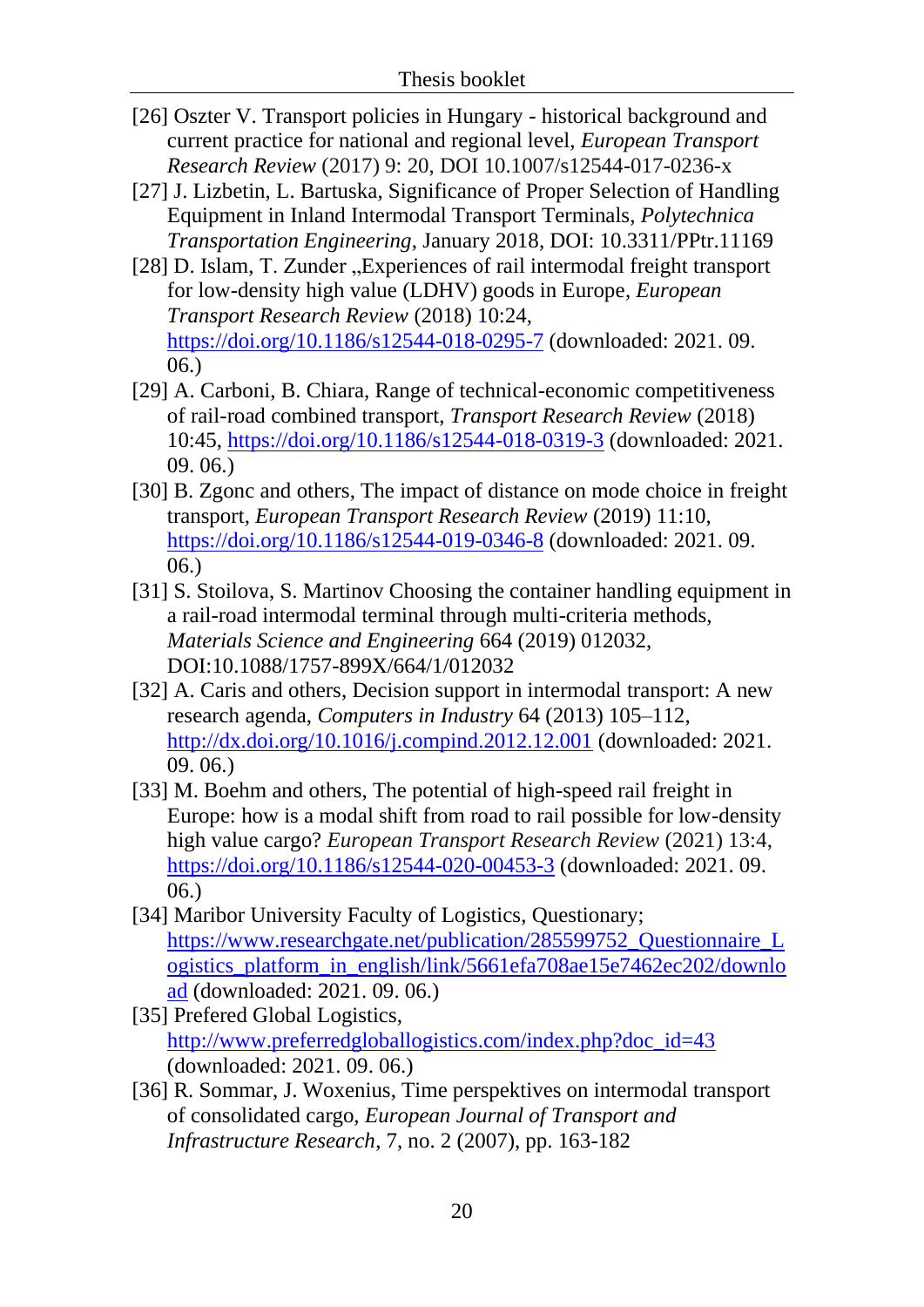- [37] Magyar Tranzitgazdasági Iroda Nonprofit Kft: Questionnaire research (2013) [https://logisztika.hu/2013/10/03/kerdoiv-az-aruszallitasi-mod](https://logisztika.hu/2013/10/03/kerdoiv-az-aruszallitasi-mod-kivalasztasanak-szempontjai/)[kivalasztasanak-szempontjai/](https://logisztika.hu/2013/10/03/kerdoiv-az-aruszallitasi-mod-kivalasztasanak-szempontjai/) (downloaded: 2021. 09. 06.)
- [38] KSH Central Statistics Office. <http://www.ksh.hu/docs/hun/xftp/idoszaki/jelszall/jelszall18.pdf> (downloaded: 2021. 09. 06.)
- [39] A Ballis, J. Golias: Comparative evaluation of existing and innovative rail–road freight transport terminals; *Trasportation Research* Part A36, 593-611 pp. (2002)
- [40] RCH Cargo rate 2021, [https://rch.railcargo.com/dam/jcr:2f362dc5-](https://rch.railcargo.com/dam/jcr:2f362dc5-3b73-45ed-9907-7e609a51ead5/hatalyos-arudijszabas-2021.pdf) [3b73-45ed-9907-7e609a51ead5/hatalyos-arudijszabas-2021.pdf](https://rch.railcargo.com/dam/jcr:2f362dc5-3b73-45ed-9907-7e609a51ead5/hatalyos-arudijszabas-2021.pdf) (downloaded: 2021. 09. 06.)
- [41] CREATS author group, I Final Report Vol. III: Transport Master Plan, Chapter 7: Intermodal Transport, [https://openjicareport.jica.go.jp/pdf/11709938\\_07.pdf](https://openjicareport.jica.go.jp/pdf/11709938_07.pdf) (downloaded: 2021. 09. 06.)
- [42] I. A. Hansen. Automated shunting of rail container wagons in ports and terminal areas.

<https://www.researchgate.net/publication/296375739> (downloaded: 2021. 09. 06.)

- [43] INHOTRA. Final Report. [https://trimis.ec.europa.eu/sites/default/files/project/documents/200607](https://trimis.ec.europa.eu/sites/default/files/project/documents/20060727_150345_76487_INHOTRA_Final_Report.pdf) [27\\_150345\\_76487\\_INHOTRA\\_Final\\_Report.pdf](https://trimis.ec.europa.eu/sites/default/files/project/documents/20060727_150345_76487_INHOTRA_Final_Report.pdf) (downloaded: 2021. 09. 06.)
- [44] H. Komsta and others, The case study of the Cargobeamer system use in rail transport in Slovakia, *Transport Problems*, 2018 Volume 13 Issue 3, DOI: 10.20858/tp.2018.13.3.13
- [45] C. Macharis, Y.M. Bontekoning, Opportunities for OR in intermodal freight transport research: A review, *European Journal of Operational Research* 153 (2004) 400–416, DOI:10.1016/S0377-2217(03)00161-9
- [46] Chikán A, Czakó E: Research design study, Corvinus University Institute of Business Economics (jun. 2005.)
- [47] 18/1998 (VII. 3.) KHVM regulation (National Railway Regulations II. part. [http://www.njt.hu](http://www.njt.hu/) (downloaded: 2021. 09. 06.)
- [48] J. Woxenius and others, A Swedish intermodal transport service based on line-trains serving freight forwarders, *Conference Paper* July 2004, <https://www.researchgate.net/publication/237557591> (downloaded: 2021. 09. 06.)
- [49] N. Malysheva and others, Robotic automation of inland container terminals, Scientific Journals of the Maritime University of Szczecin, Published: 30.09.2020*,* DOI: 10.17402/441
- [50] Z. Peng and others, Intermodal transportation of full and empty containers in harbor-inland regions based on revenue management,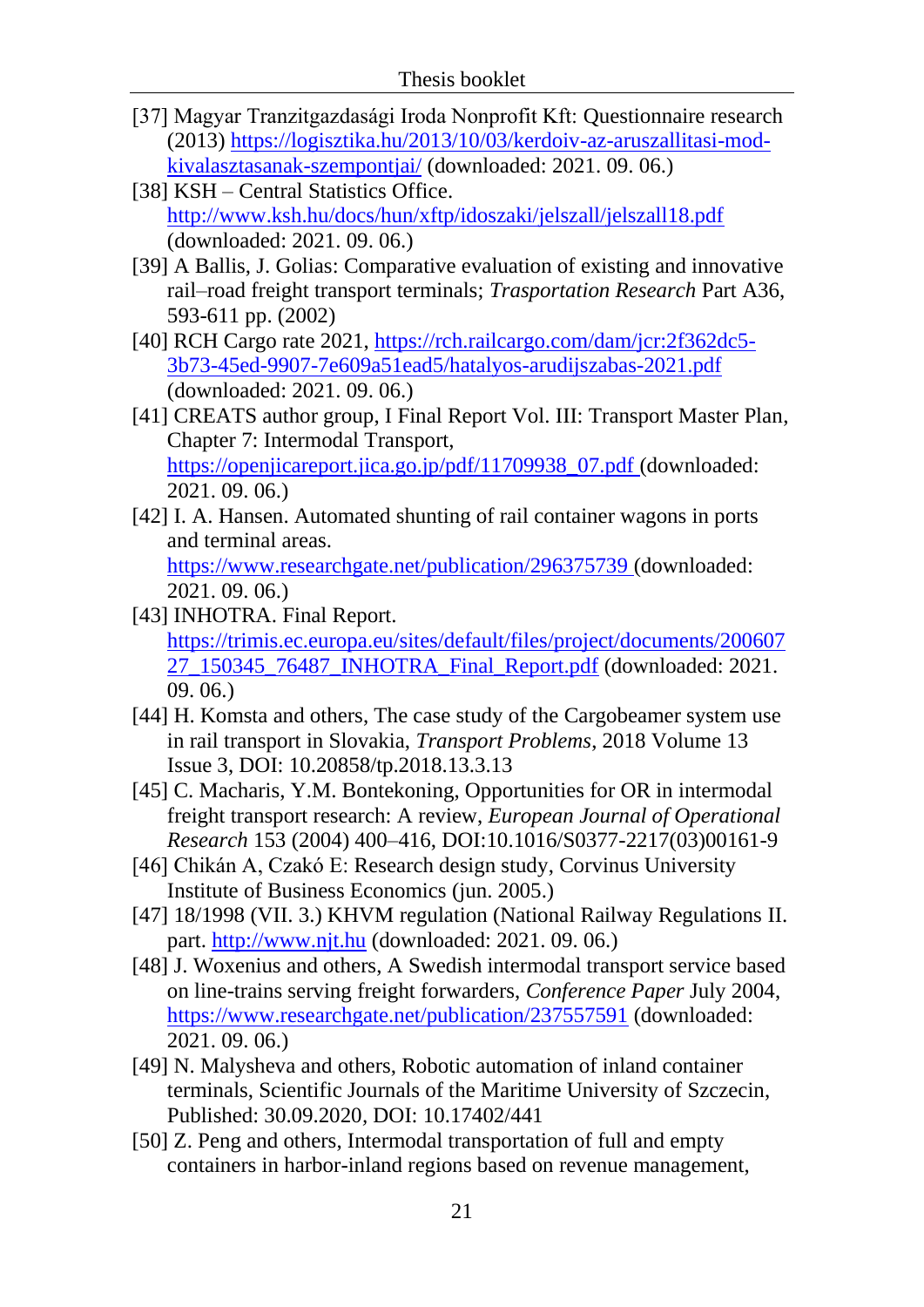*European Transport Research Review* (2019) 11:7, <https://doi.org/10.1186/s12544-018-0342-4> (downloaded: 2021. 09. 06.)

- [51] C. Kölble. New technologies increase efficiency in intermodal transport. *Swiss Transport Research Conference, 2004.* [http://www.strc.ch/2004/Koelble\\_Efficiency\\_STRC\\_2004.pdf](http://www.strc.ch/2004/Koelble_Efficiency_STRC_2004.pdf) (downloaded: 2021. 09. 06.)
- [52] Y. Bontekoning & H. Priemus, Breakthrough innovations in intermodal freight transport, *Transportation Planning and Technology* Volume 27, 2004 Issue 5
- [53] P. Drozdziel and others, Prospects of international freight transport in the east-west direction, *Transport Problems* 2015 Volume 10 Issue 4, DOI: 10.21307/tp-2015-043
- [54] E. Kreutzberger, Distance and time in intermodal goods transport networks in Europe: A generic approach, *Transportation Research* Part A 42 (2008) 973–993, DOI: 10.1016/j.tra.2008.01.012
- [55] M. Marinov, Rail and multimodal freight: A problem-oriented survey (Part II-1) *Transport Problems* Volume 4 Issue 2 (2009)
- [56] Dr. Pálfalvi, József. Benchmarking in rail freight transport (KTE, 2002. 6. p. 201-209). [http://real](http://real-j.mtak.hu/10807/6/Kozlekedestudomanyi_2002_06.pdf)[j.mtak.hu/10807/6/Kozlekedestudomanyi\\_2002\\_06.pdf](http://real-j.mtak.hu/10807/6/Kozlekedestudomanyi_2002_06.pdf) (downloaded: 2021. 09. 06.)
- [57] J. Erjavec & P. Trkman & A. Groznik. The trade-off between road and railroad freight transport - coast benefit analysis for Slovenia. *Economic and business review,* 2014. Vol. No. 1., pp. 63-76.
- [58] A. Aguezzoul. Overview on Supplier Selection of Goods versus 3PL. *Selection Journal of Logistics Management*, 2012. Vol. 1(3), pp. 18-23. DOI: 10.5923/j.logistics.20120103.02.
- [59] Péter Holicza: Serious train accidents in Europe: The most common causes; *Doctoral School of Security Policy, University of Óbuda*, 2018
- [60] C. Macharis & G. K. Janssens & B. Jourquin & E. Pekin & A. Caris & T. Crepin. Decision support system for intermodal transport policy "DSSITP" 2008. [http://www.belspo.be/belspo/ssd/science/Reports/DSSITP\\_final%20rep](http://www.belspo.be/belspo/ssd/science/Reports/DSSITP_final%20report.Summary.pdf)

```
ort.Summary.pdf (downloaded: 2021. 09. 06.)
```
[61] R. Sakalys & N. Batarliené. Research on Intermodal Terminal Interaction in International Transport Corridors. *10th International Scientific Conference Transbaltica, Transportation Science and Technology,* Lithuania: 2017. <https://www.sciencedirect.com/science/article/pii/S1877705817319069> (downloaded: 2021. 09. 06.)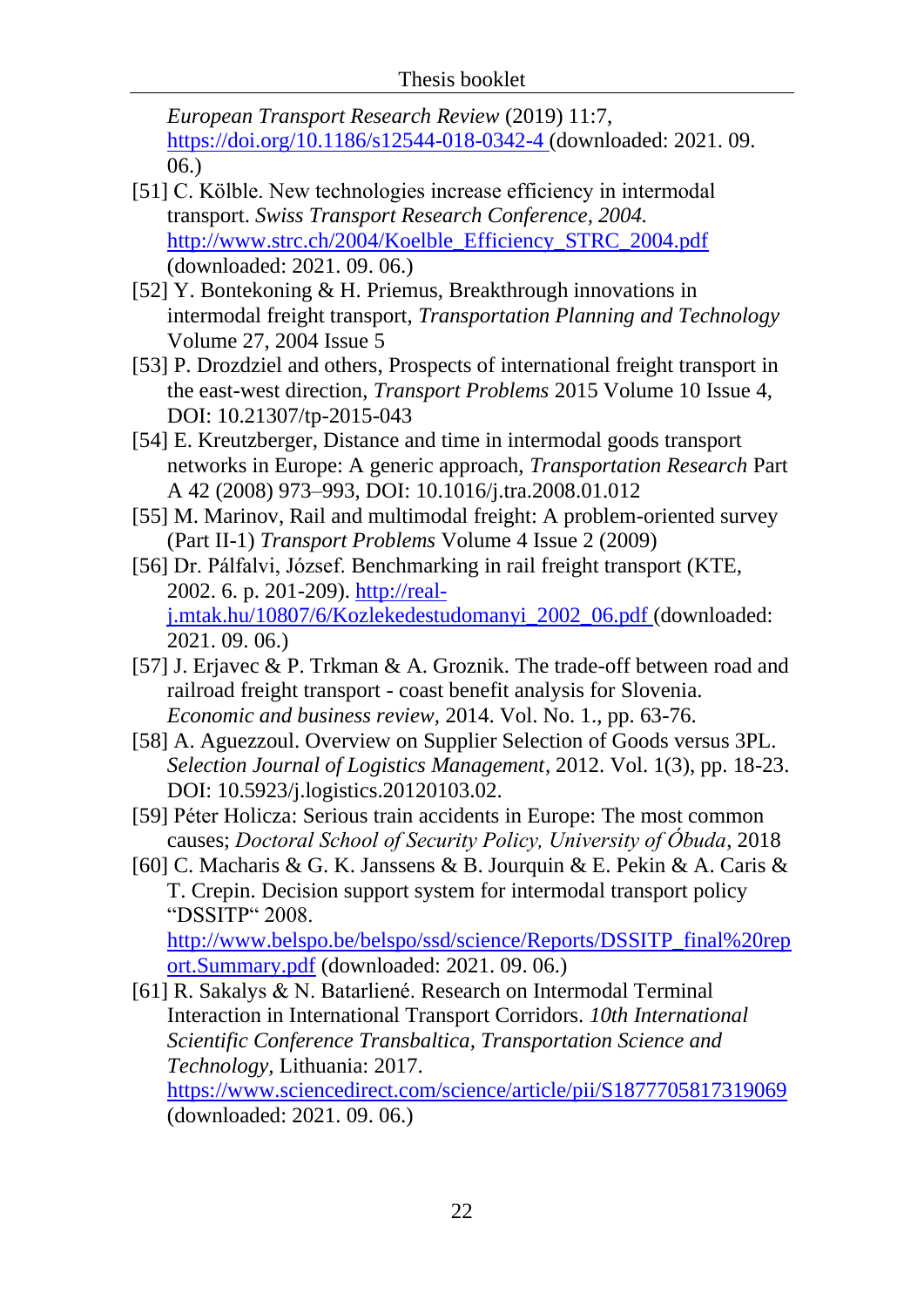- [62] dpa international. [http://www.dpa-international.com/topic/germany](http://www.dpa-international.com/topic/germany-austria-italy-tackle-traffic-jams-alpine-pass-180205-99-937137)[austria-italy-tackle-traffic-jams-alpine-pass-180205-99-937137](http://www.dpa-international.com/topic/germany-austria-italy-tackle-traffic-jams-alpine-pass-180205-99-937137) (downloaded: 2021. 09. 06.)
- [63] S. Nocera and others, [Options for reducing external costs from freight](https://etrr.springeropen.com/articles/10.1186/s12544-018-0323-7)  [transport along the Brenner corridor,](https://etrr.springeropen.com/articles/10.1186/s12544-018-0323-7) *European Transport Research Review* (2018) 10:53,<https://doi.org/10.1186/s12544-018-0323-7> (downloaded: 2021. 09. 06.)
- [64] S. Huber and others, Consideration of transport logistics hubs in freight transport demand models, *Transport Research Review* (2015) 7: 32, DOI 10.1007/s12544-015-0181-5
- [65] J. Pieriegud: Analysis of the potential of the development of rail container transport market in Poland, *European Union*, 2019
- [66] KSH Central Statistics Office. <http://www.ksh.hu/docs/hun/xftp/idoszaki/jelszall/jelszall17.pdf> (downloaded: 2021. 09. 06.)
- [67] Report of the Hungarian Petroleum Association. <http://petroleum.hu/dokumentumok/uzemanyag-statisztikak/> (downloaded: 2021. 09. 06.)
- [68] Csernik Kornél: Basics of petroleum refining, MOL, *University of Debrecen*, 2016, [https://mol.hu/.....](https://mol.hu/images/content/A_MOL_rol/a_tvk-rol/egyetemi_kapcsolatok/debreceni_egyetem/Oktatasi_anyagok/Bemutatok/DE_Koeolajfeldolgozas_2016_10_28.pdf) (downloaded: 2021. 09. 06.)
- [69] O. Delgado, F. Rodríguez:  $CO<sub>2</sub>$  emissions and fuel consumption standards for heavy-duty vehicles in the European Union, May, 2018, [https://theicct.org/publications/co2-emissions-and-fuel-consumption](https://theicct.org/publications/co2-emissions-and-fuel-consumption-standards-heavy-duty-vehicles-european-union)[standards-heavy-duty-vehicles-european-union](https://theicct.org/publications/co2-emissions-and-fuel-consumption-standards-heavy-duty-vehicles-european-union) (downloaded: 2021. 09. 06.)
- [70] [C. Macharis](https://www.tandfonline.com/author/MacHaris%2C+Cathy) and others, Combining Intermodal Transport With Electric Vehicles: Towards More Sustainable Solutions, *Transportation Planning and Technology* 30 (2-3) : 311-323, DOI: 10.1080/03081060701395618
- [71] H. Liimatainen and others,  $CO<sub>2</sub>$  reduction costs and benefits in transport: socio-technical scenarios, *European Journal of Futures Research* (2018) 6:22,<https://doi.org/10.1186/s40309-018-0151-y> (downloaded: 2021. 09. 06.)
- [72] O. Jonkeren and others, A shift-share based tool for assessing the contribution of a modal shift to the decarbonisation of inland freight transport, *European Transport Research Review* (2019) 11:8, <https://doi.org/10.1186/s12544-019-0344-x> (downloaded: 2021. 09. 06.)
- [73] [F. Bärthel,](https://www.tandfonline.com/author/B%C3%A4rthel%2C+Fredrik) [J. Woxenius,](https://www.tandfonline.com/author/Woxenius%2C+Johan) Developing intermodal transport for small flows over short distances, *Transportation Planning and Technology* Volume 27, 2004 – Issue 5, <https://www.tandfonline.com/doi/abs/10.1080/0308106042000287586> (downloaded: 2021. 09. 06.)